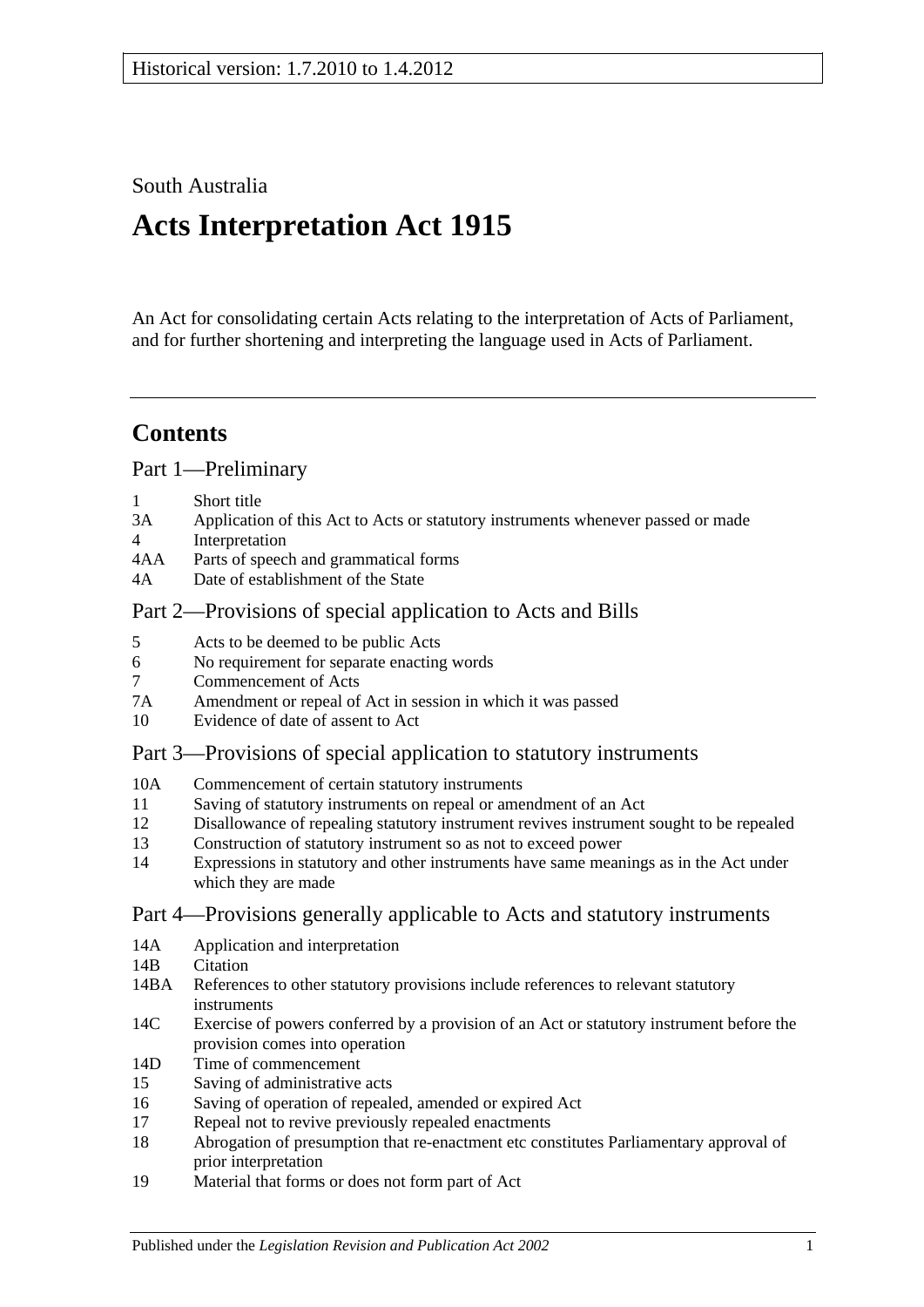- 19A [Examples](#page-12-0)
- 20 [Rules of construction to be applied in determining whether an Act binds the Crown](#page-12-1)
- 21 [Act deemed always speaking](#page-13-0)
- 22 [Construction that would promote purpose or object of an Act to be preferred](#page-13-1)
- 22A [Construction of Act so as not to exceed power of State](#page-13-2)
- 22B [Declaration of validity of laws made before Australia Acts](#page-13-3)
- 23 [Act to be done by Governor to mean by him with advice of Executive Council](#page-13-4)
- 24 [When Act or provision deemed to be substituted for another](#page-13-5)<br>25 Variation of forms
- [Variation of forms](#page-14-0)
- 26 [Words importing masculine gender and singular number to include feminine and plural](#page-14-1)
- 27 [Provisions as to limitation of time](#page-14-2)
- 27A [Sitting days](#page-14-3)
- 28 [Measurement of distances](#page-14-4)
- 28A [Standard scales for penalties and expiation fees](#page-15-0)
- 29 [Fines etc to be paid into Treasury](#page-15-1)
- 30 [Penalties](#page-16-0)<br>33 Service b
- [Service by post](#page-16-1)
- 34 ["May" imports a discretion, "shall" is imperative](#page-16-2)
- 35 [Words applying to occupant of public office to apply to successive occupants](#page-16-3)
- 36 [Power to appoint includes power to remove etc](#page-16-4)
- 36A [Gender balance in nomination of persons for appointment to statutory bodies](#page-17-0)
- 37 [Powers may be exercised from time to time](#page-17-1)
- 37A [Manner in which certain powers and functions may be exercised by a delegate](#page-18-0)
- 39 [Variation, revocation and expiration of regulations, rules or by-laws](#page-18-1)
- 40 [Prescribing matters by reference to other instruments](#page-18-2)
- 42 [Who may proceed for recovery of penalties](#page-18-3)
- 44 [Interpretation of references to summary proceedings](#page-18-4)
- 45 [Rounding down of monetary amounts](#page-19-0)
- 50 [Offences punishable under more than one law](#page-19-1)
- 51 [Production of records kept by computer or other process](#page-19-2)
- 52 [Bodies corporate and signing or execution of documents](#page-19-3)

[Legislative history](#page-20-0)

#### <span id="page-1-0"></span>**The Parliament of South Australia enacts as follows:**

## **Part 1—Preliminary**

#### <span id="page-1-1"></span>**1—Short title**

This Act may be cited as the *Acts Interpretation Act 1915*.

#### <span id="page-1-2"></span>**3A—Application of this Act to Acts or statutory instruments whenever passed or made**

Subject to this Act, this Act applies to, or in relation to, an Act or statutory instrument whenever passed or made.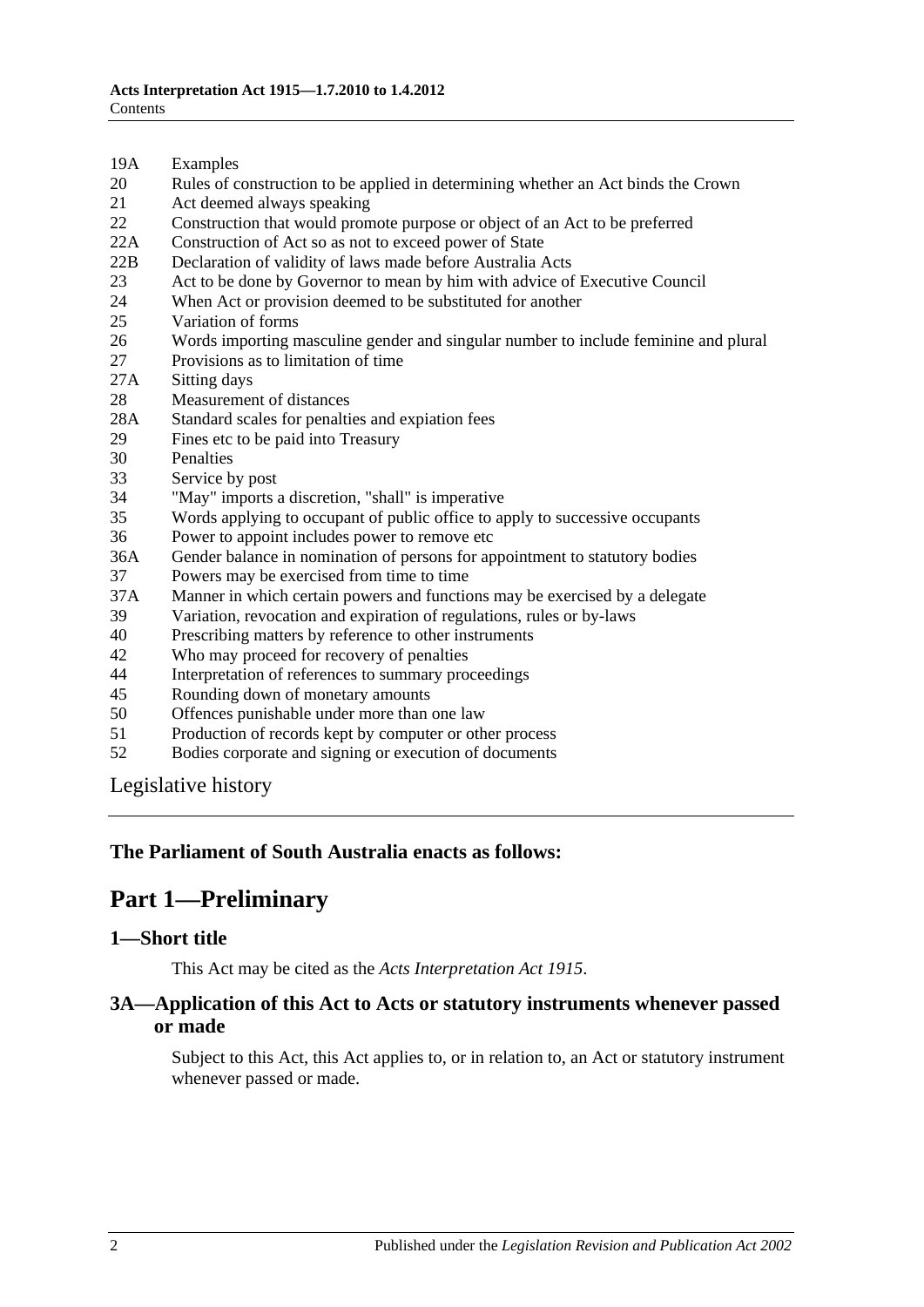## <span id="page-2-0"></span>**4—Interpretation**

(1) In this Act and in every other Act or statutory instrument, unless the contrary intention appears—

*Act* means—

- (a) an Act of the Parliament of South Australia or an Act or ordinance of some earlier legislative authority in South Australia; or
- (b) an Act of the Imperial Parliament that has been received into the law of South Australia or applies to South Australia by paramount force;

*ADI* means an authorised deposit-taking institution within the meaning of the *Banking Act (Cwth)*;

*administrative unit* means an administrative unit of the Public Service;

*AS* or *Australian Standard* or *AS/NZS* or *Australian/New Zealand Standard* means a standard published by or under the authority of Standards Australia (alone or jointly with others);

*Australia Acts* means—

- (a) the *Australia Act 1986* of the Commonwealth; and
- (b) the *Australia Act 1986* of the United Kingdom;

*Australian citizen* means a person who is an Australian citizen under the provisions of the *Australian Citizenship Act 1948* of the Commonwealth;

<span id="page-2-1"></span>*bank* means an ADI that is permitted under the *Banking Act (Cwth)* to assume or use—

- (a) the word "bank", "banker" or "banking"; or
- (b) any other word (whether or not in English) that is of like import to a word referred to in [paragraph](#page-2-1) (a);

*bank cheque* or *banker's cheque* means a cheque that an ADI draws on itself;

*bank holiday* means a day that is, under the *[Holidays Act](http://www.legislation.sa.gov.au/index.aspx?action=legref&type=act&legtitle=Holidays%20Act%201910) 1910*, a bank holiday;

*Banking Act (Cwth)* means the *Banking Act 1959* of the Commonwealth, as amended from time to time and includes an Act enacted in substitution for that Act;

<span id="page-2-2"></span>*building society* means an ADI that is permitted under the *Banking Act (Cwth)* to assume or use—

- (a) the expression "building society"; or
- (b) any other expression (whether or not in English) that is of like import to the expression referred to in [paragraph](#page-2-2) (a);

*commencement*, in relation to an Act or statutory instrument, means the day or time on which the Act or statutory instrument comes into operation;

*the Commonwealth* means the Commonwealth of Australia;

<span id="page-2-3"></span>*credit union* means an ADI that is permitted under the *Banking Act (Cwth)* to assume or use—

(a) the expression "credit union"; or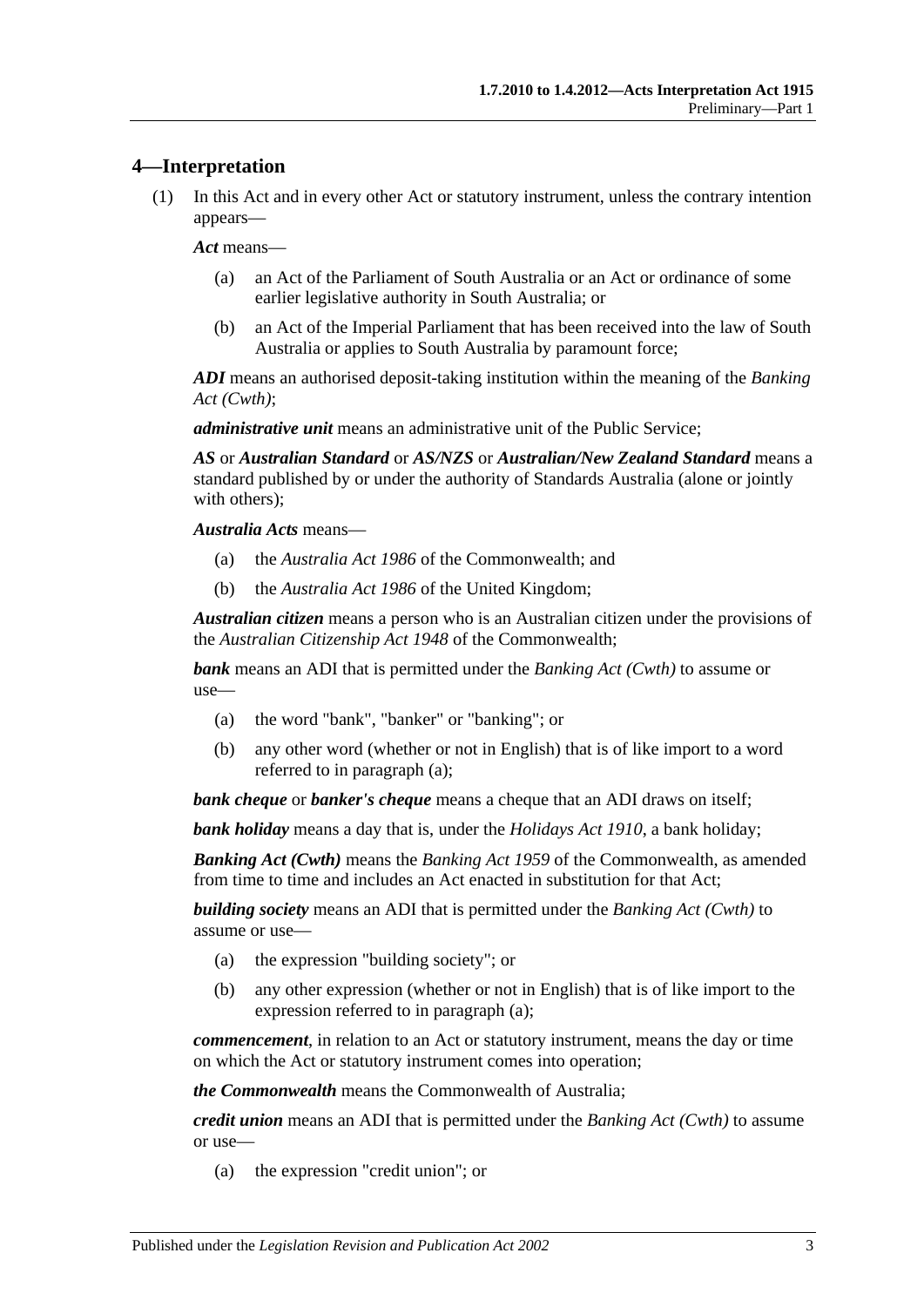(b) any expression (whether or not in English) that is of like import to the expression referred to in [paragraph](#page-2-3) (a);

*data storage device* means any article or material (for example, a disk) from which information is capable of being reproduced, with or without the aid of any other article or device;

*Department* or *department* of a Minister or of the Public Service, *government department* or *public department* means an administrative unit of the Public Service;

*document* includes—

- (a) any paper or other material on which there is writing; and
- (b) any map, plan, drawing, graph or photograph; and
- (c) any paper or other material on which there are marks, figures, symbols or perforations having a meaning for persons qualified to interpret them; and
- (d) any article or material from which sounds, images or writings are capable of being reproduced with or without the aid of any other article or device;

*estate*, in relation to land, includes any estate or interest, easement, right, title, claim, demand, charge, lien or encumbrance in, over, to, or in respect of, the land;

*financial year* means the period of 12 months ending on the expiration of the thirtieth day of June;

*friendly society* means a body that is a friendly society for the purposes of the *Life Insurance Act* 1995 of the Commonwealth as amended from time to time:

*the Gazette*, *the Government Gazette* or *the South Australian Government Gazette* means the South Australian Government Gazette (including any supplement to that gazette) printed and published, or purporting to be printed and published, by the Government Printer of the State;

*the Governor-in-Chief*, *the Governor* or *the Lieutenant-Governor* means the Governor of the State or other officer for the time being administering the Government of the State;

<span id="page-3-0"></span>*Health Practitioner Regulation National Law* means—

- (a) the *Health Practitioner Regulation National Law*
	- (i) as in force from time to time, set out in the schedule to the *Health Practitioner Regulation National Law Act 2009* of Queensland; and
	- (ii) as it applies as a law of South Australia, another State or a Territory (with or without modification); or
- (b) the law that substantially corresponds to the law referred to in [paragraph](#page-3-0) (a);

*His Majesty* or *Her Majesty*, *the King* or *the Queen*, or *the Crown*, means His Majesty the King, or Her Majesty the Queen, Sovereign for the time being of Australia, and includes the predecessors and the heirs and successors of the King or Queen;

*judge* means a Judge of the Supreme Court or a District Court Judge;

*justice* means justice of the peace for the State;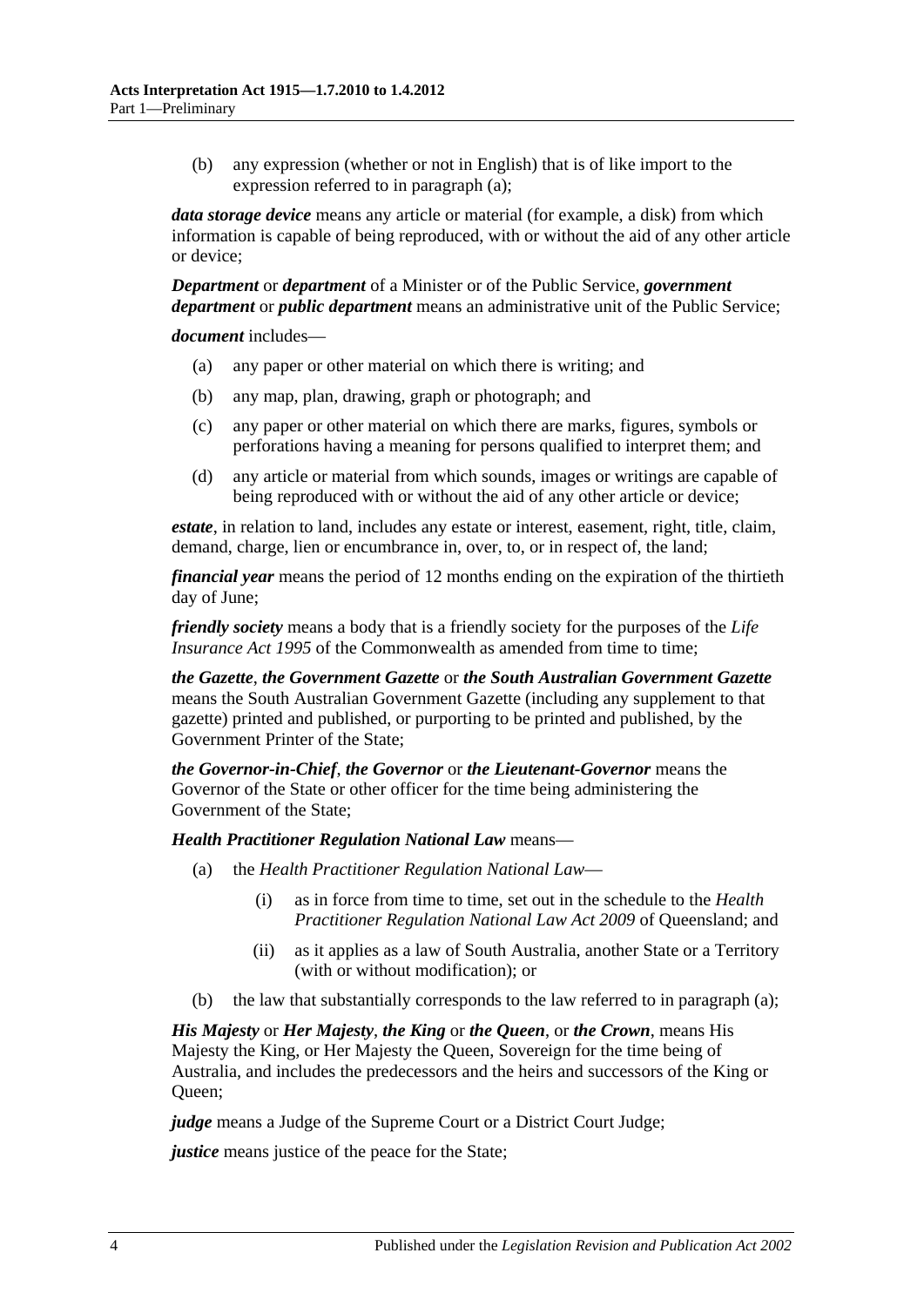*land* includes—

- (a) a building or structure affixed to land;
- (b) waters and airspace over land;
- (c) the bed of any body of waters;
- (d) subsoil and subterranean waters;

*major indictable offence* means any indictable offence classified by statute as a major indictable offence<sup>1</sup>;

*the Minister* means—

- (a) when used in an Act—the Minister of the Crown to whom the administration of the Act has been committed by the Governor, or in whom the administration of the Act is otherwise vested; and
- (b) when used in a statutory instrument—the Minister of the Crown to whom the administration of the Act under which the statutory instrument was made has been committed by the Governor, or in whom the administration of that Act is otherwise vested,

and includes a Minister of the Crown for the time being discharging the duties of that Minister or acting in the exercise of powers or functions delegated by that Minister;

*minor indictable offence* means any indictable offence classified by statute as a minor indictable offence<sup>1</sup>;

*month* means calendar month;

*oath* or *affidavit*, in all cases where persons are allowed by law to affirm or to declare instead of swearing, includes affirmation or declaration;

*Parliament* means the Parliament of the State;

*person* or *party* includes a body corporate;

*police force* means South Australia Police under the *[Police Act](http://www.legislation.sa.gov.au/index.aspx?action=legref&type=act&legtitle=Police%20Act%201998) 1998*;

*police officer* means any member of South Australia Police under the *[Police Act](http://www.legislation.sa.gov.au/index.aspx?action=legref&type=act&legtitle=Police%20Act%201998) 1998*;

*prescribed* means—

- (a) when used in an Act—prescribed by the Act or by a statutory instrument made, or to be made, under the Act; and
- (b) when used in a statutory instrument—prescribed by the Act under which the statutory instrument was made, by the statutory instrument itself or by some further statutory instrument made, or to be made, under the Act under which the statutory instrument was made;

*proclamation* means a proclamation made by the Governor and published in the Gazette;

*public holiday* means a day that is, under the *[Holidays Act](http://www.legislation.sa.gov.au/index.aspx?action=legref&type=act&legtitle=Holidays%20Act%201910) 1910*, a public holiday;

*Public Service* or *public service* means the Public Service under the *[Public Sector](http://www.legislation.sa.gov.au/index.aspx?action=legref&type=act&legtitle=Public%20Sector%20Act%202009)  Act [2009](http://www.legislation.sa.gov.au/index.aspx?action=legref&type=act&legtitle=Public%20Sector%20Act%202009)*;

*record* includes information stored or recorded by computer or other process;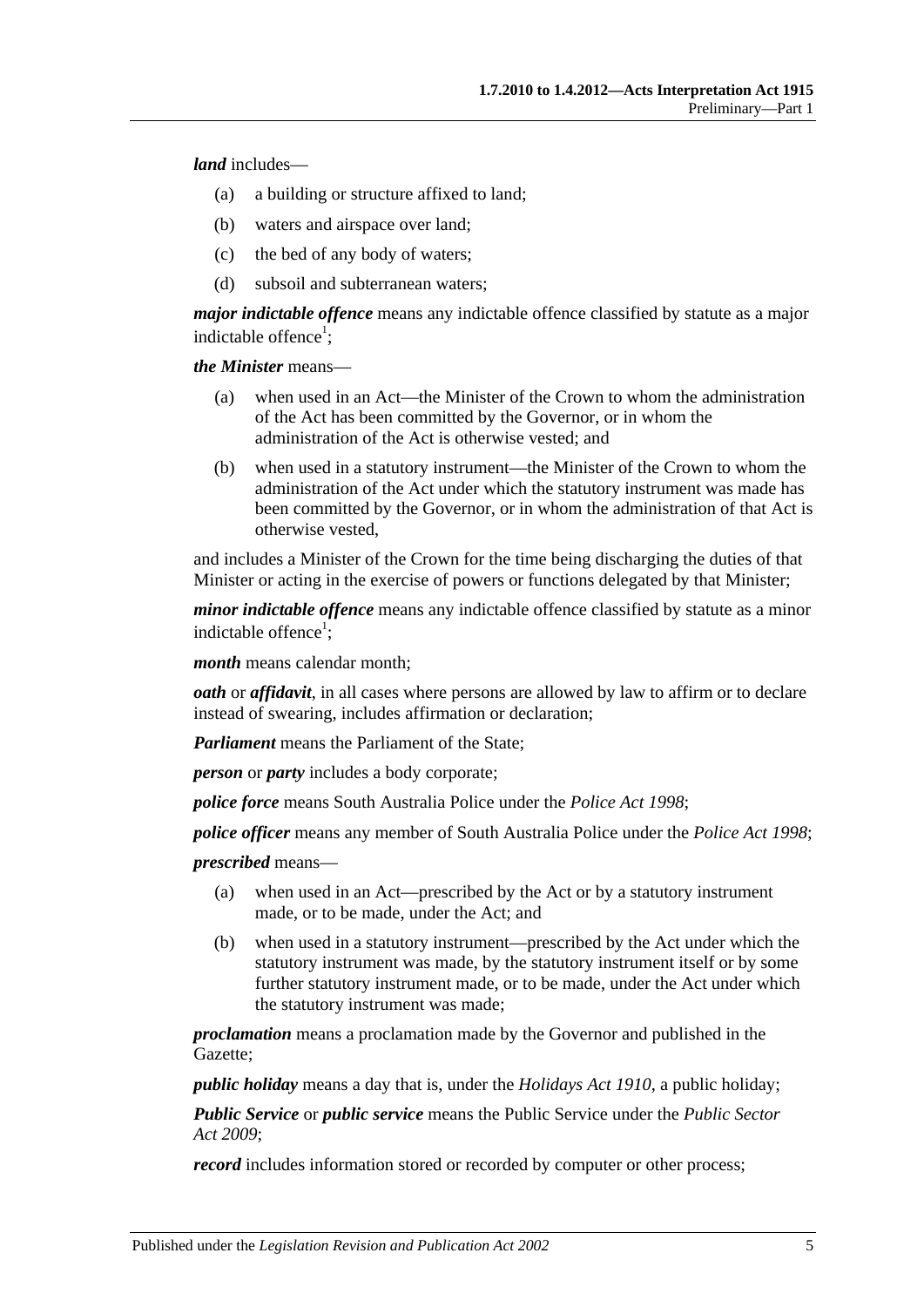*regulation*, *rule* or *by-law* means—

- (a) when used in an Act—a regulation, rule or by-law made under the Act in which the expression is used; and
- (b) when used in a statutory instrument—a regulation, rule or by-law made under the Act under which the statutory instrument was made;

*sitting days*, in relation to either House of Parliament, means days on which the House actually sits;

*special justice* means a justice who has been appointed as a special justice;

*Standards Association of Australia* includes—

- (a) Standards Australia International Limited; and
- (b) Standards Australia Limited (ACN 087 326 690);

*Standards Australia* means—

- (a) Standards Association of Australia; or
- (b) Standards Australia International Limited; or
- (c) Standards Australia Limited (ACN 087 326 690);

*the State* or *this State* means the State of South Australia;

*statutory declaration* means—

- (a) a declaration made under the *[Oaths Act](http://www.legislation.sa.gov.au/index.aspx?action=legref&type=act&legtitle=Oaths%20Act%201936) 1936*; or
- (b) a declaration made outside the State—
	- (i) in pursuance of a law in force in the place where the declaration is made, being a law that renders the declarant liable to a criminal penalty for a false declaration; and
	- (ii) before a person who has authority under that law to take declarations;

*statutory instrument* means—

- (a) a regulation, rule, by-law or statute made under an Act; or
- (ab) a proclamation, notice, order or other instrument made by the Governor or a Minister under an Act and published in the Gazette; or
- (b) a code or standard made, approved or adopted under an Act; or
- (c) any other instrument of a legislative character made or in force under an Act;

summary offence means any offence classified by statute as a summary offence<sup>1</sup>;

*Supreme Court* means the Supreme Court of the State;

*to swear*, in all cases where persons are allowed by law to affirm or to declare instead of swearing, includes to affirm or to declare;

*this Act*, when used in an Act, includes statutory instruments made under the Act in which the expression is used;

*United Kingdom* means the United Kingdom of Great Britain and Ireland;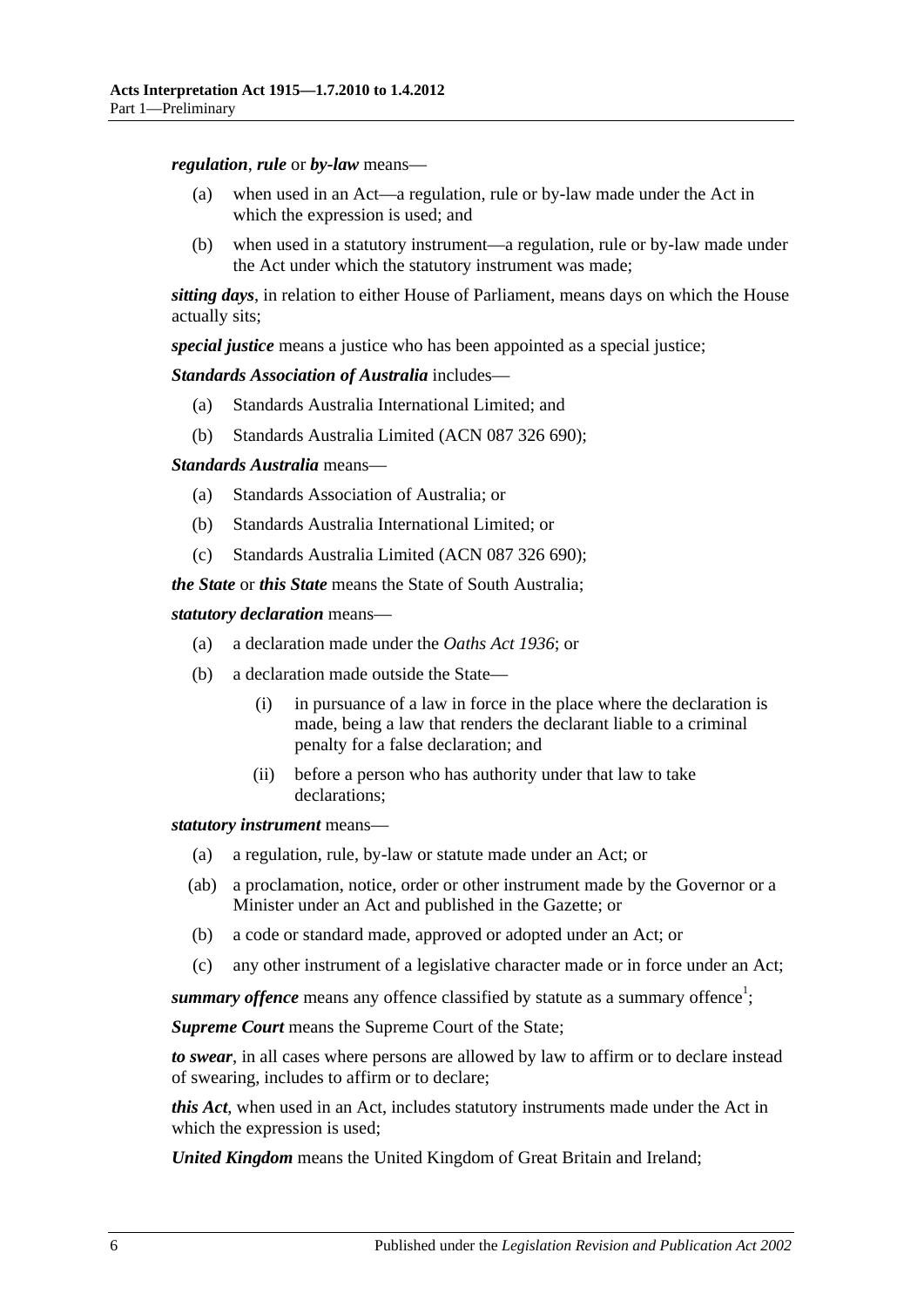*writing* includes any visible form in which words, figures, drawings or symbols may be reproduced or represented.

- (2) A reference in an Act or statutory instrument to—
	- (a) *audiotape*, *photograph*, *videotape* or other word in the form of a verb describing the capture or recording of images or sounds by an audiorecording, cinematographic, photographic or videorecording device includes, unless the contrary intention appears, a reference to the capture or recording of images or sounds by a digital device;
	- (b) an *audiotape*, *photograph*, *videotape* or other word in the form of a noun describing the item on which images or sounds captured or recorded by an audiorecording, cinematographic, photographic or videorecording device are stored or reproduced includes, unless the contrary intention appears, a reference to a digital data storage device;
	- (c) a *book*, *paper*, *plan* or other word in the form of a noun describing an item on which there is writing includes, unless the contrary intention appears, a reference to a digital data storage device.

#### **Note—**

1 For the classification of offences, the reader should refer to section 5 of the *[Summary](http://www.legislation.sa.gov.au/index.aspx?action=legref&type=act&legtitle=Summary%20Procedure%20Act%201921)  [Procedure Act](http://www.legislation.sa.gov.au/index.aspx?action=legref&type=act&legtitle=Summary%20Procedure%20Act%201921) 1921*. However, it should be noted that the principles set out in that section for differentiating major indictable, minor indictable and summary offences may be subject to some special exception made by the Act under which the offence in question is created.

#### <span id="page-6-0"></span>**4AA—Parts of speech and grammatical forms**

If an Act defines a word or phrase, other parts of speech and grammatical forms of the word or phrase have, unless the contrary intention appears, corresponding meanings.

#### <span id="page-6-1"></span>**4A—Date of establishment of the State**

For the purposes of the law of the State, the State will be taken to have been established on the twenty-eighth day of December, 1836.

## <span id="page-6-2"></span>**Part 2—Provisions of special application to Acts and Bills**

#### <span id="page-6-3"></span>**5—Acts to be deemed to be public Acts**

Every Act passed after the first day of January, 1873, will be taken to be a public Act.

#### <span id="page-6-4"></span>**6—No requirement for separate enacting words**

There is no requirement for a section or other portion of an Act to have separate enacting words in order to have effect as a substantive enactment.

#### <span id="page-6-6"></span><span id="page-6-5"></span>**7—Commencement of Acts**

- (1) An Act that contains no provision fixing the date of its commencement, or providing for the fixing of that date, comes into operation on the day on which it is assented to by, or on behalf of, the Crown.
- (2) Where a Bill is reserved for the signification of Her Majesty's assent, the Bill will be taken, for the purposes of [subsection](#page-6-6) (1), to have been assented to on the day on which the assent is notified by proclamation in the State.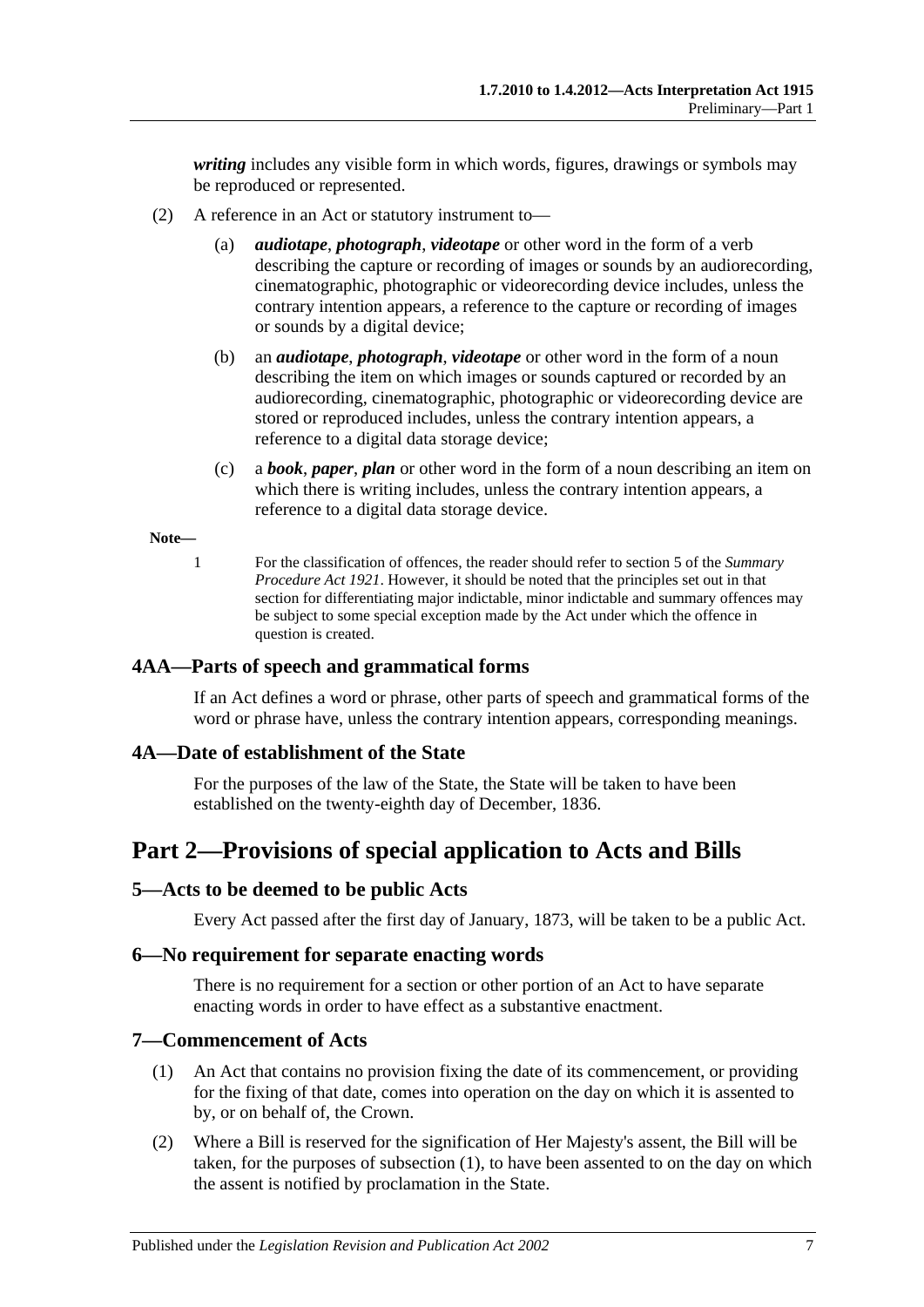- <span id="page-7-4"></span>(3) Where an Act provides that the Act or provisions of the Act will come into operation on a day to be fixed by proclamation, then, unless the contrary intention appears, the Governor may by proclamation—
	- (a) fix a day or time for the Act or provisions to come into operation;
	- (b) fix different days or times for different provisions of the Act to come into operation;
	- (c) suspend the operation of specified provisions of the Act until a day or time or days or times to be fixed by subsequent proclamation or proclamations.
- (4) For the purposes of [subsection](#page-7-4) (3), a reference to a provision of an Act extends to—
	- (a) a part of a provision;
	- (b) a provision to be inserted into another Act by the Act.
- (4a) The Governor may, by subsequent proclamation made before the date fixed by proclamation under [subsection](#page-7-4) (3) for an Act or provision to come into operation, vary the proclamation so as to delay commencement of the Act or provision.
- (5) An Act or a provision of an Act passed after the commencement of this subsection that is to be brought into operation by proclamation will be taken to come into operation on the second anniversary of the date on which the Act was assented to by, or on behalf of, the Crown unless brought into operation before that second anniversary.

#### <span id="page-7-0"></span>**7A—Amendment or repeal of Act in session in which it was passed**

An Act may be amended or repealed in the session of Parliament in which it was passed.

#### <span id="page-7-1"></span>**10—Evidence of date of assent to Act**

The date appearing on a copy of an Act printed, or purporting to be printed, by the Government Printer, as the date on which the Governor assented to the Act or made known Her Majesty's assent to the Act is evidence that the date is the date on which the Governor so assented, or made known Her Majesty's assent, and will be judicially noticed accordingly.

## <span id="page-7-2"></span>**Part 3—Provisions of special application to statutory instruments**

#### <span id="page-7-3"></span>**10A—Commencement of certain statutory instruments**

- (1) A statutory instrument (other than a regulation, rule or by-law made under an Act)—
	- (a) may come into operation at a date or time specified in the instrument; but
	- (b) may not come into operation earlier than the date on which it is made, approved or adopted unless that earlier operation is authorised by the Act under which the instrument is made, approved or adopted.
- (2) A statutory instrument (other than a regulation, rule or by-law made under an Act) that contains no provision fixing the date or time of its commencement comes into operation on the day on which it is made, approved or adopted.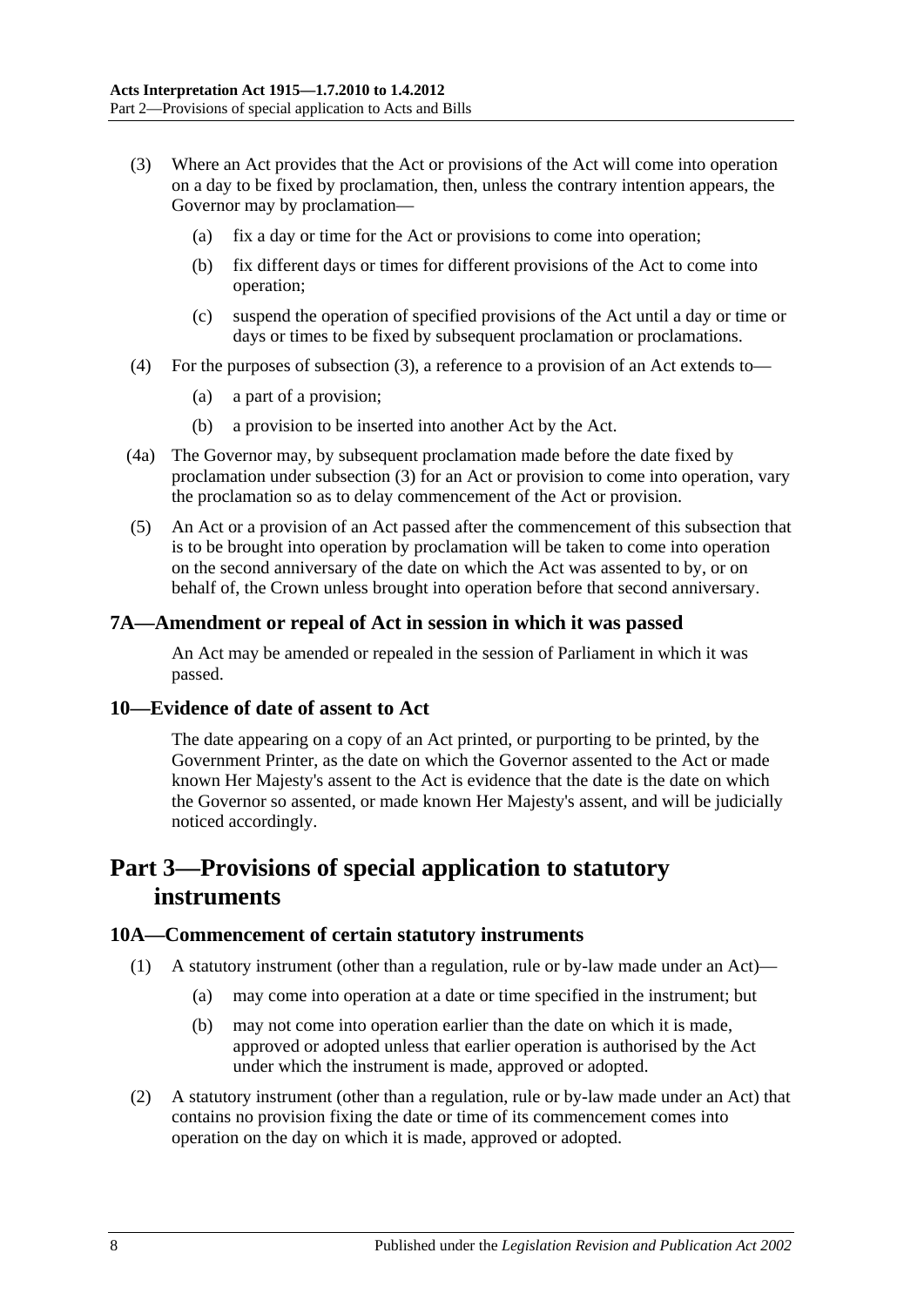#### <span id="page-8-0"></span>**11—Saving of statutory instruments on repeal or amendment of an Act**

Where—

- (a) a statutory or other instrument is in force under an Act; and
- (b) the Act, or the provision of the Act under which the instrument was made, is repealed by a subsequent Act which contains or provides the power to make instruments to the same or similar effect,

the instrument will, subject to the provisions of the subsequent Act, remain in force as if the subsequent Act had been in force when the instrument was made and the instrument had then been made in pursuance of that Act.

## <span id="page-8-1"></span>**12—Disallowance of repealing statutory instrument revives instrument sought to be repealed**

Where a statutory instrument that revokes another statutory instrument, or part of another statutory instrument, is disallowed pursuant to any Act, the statutory instrument or part sought to be revoked revives.

#### <span id="page-8-2"></span>**13—Construction of statutory instrument so as not to exceed power**

A statutory or other instrument made pursuant to a power conferred by or under an Act will be read and construed so as not to exceed that power, so that, where a provision of the instrument, or the application of a provision of the instrument to any person or circumstances, is in excess of that power, the remainder of the instrument, or the application of the provision to other persons and circumstances, is not affected.

## <span id="page-8-3"></span>**14—Expressions in statutory and other instruments have same meanings as in the Act under which they are made**

An expression used in a statutory instrument or other instrument made under an Act has, unless the contrary intention appears, the same meaning as in the Act under which the instrument was made, and, where that Act is amended after the instrument is made, or is repealed and substituted by a subsequent Act for the purposes of which the statutory or other instrument continues in force, the same meaning as in the amended or substituted Act.

## <span id="page-8-4"></span>**Part 4—Provisions generally applicable to Acts and statutory instruments**

## <span id="page-8-5"></span>**14A—Application and interpretation**

- (1) The provisions of this Part apply both to Acts and statutory instruments.
- (2) For the purposes of the application of this Part to statutory instruments—
	- (a) a reference to an Act or an enactment extends to a statutory instrument; and
	- (b) a reference to the passing of an Act extends to the making of a statutory instrument; and
	- (c) a reference to the repeal of an Act extends to the revocation of a statutory instrument; and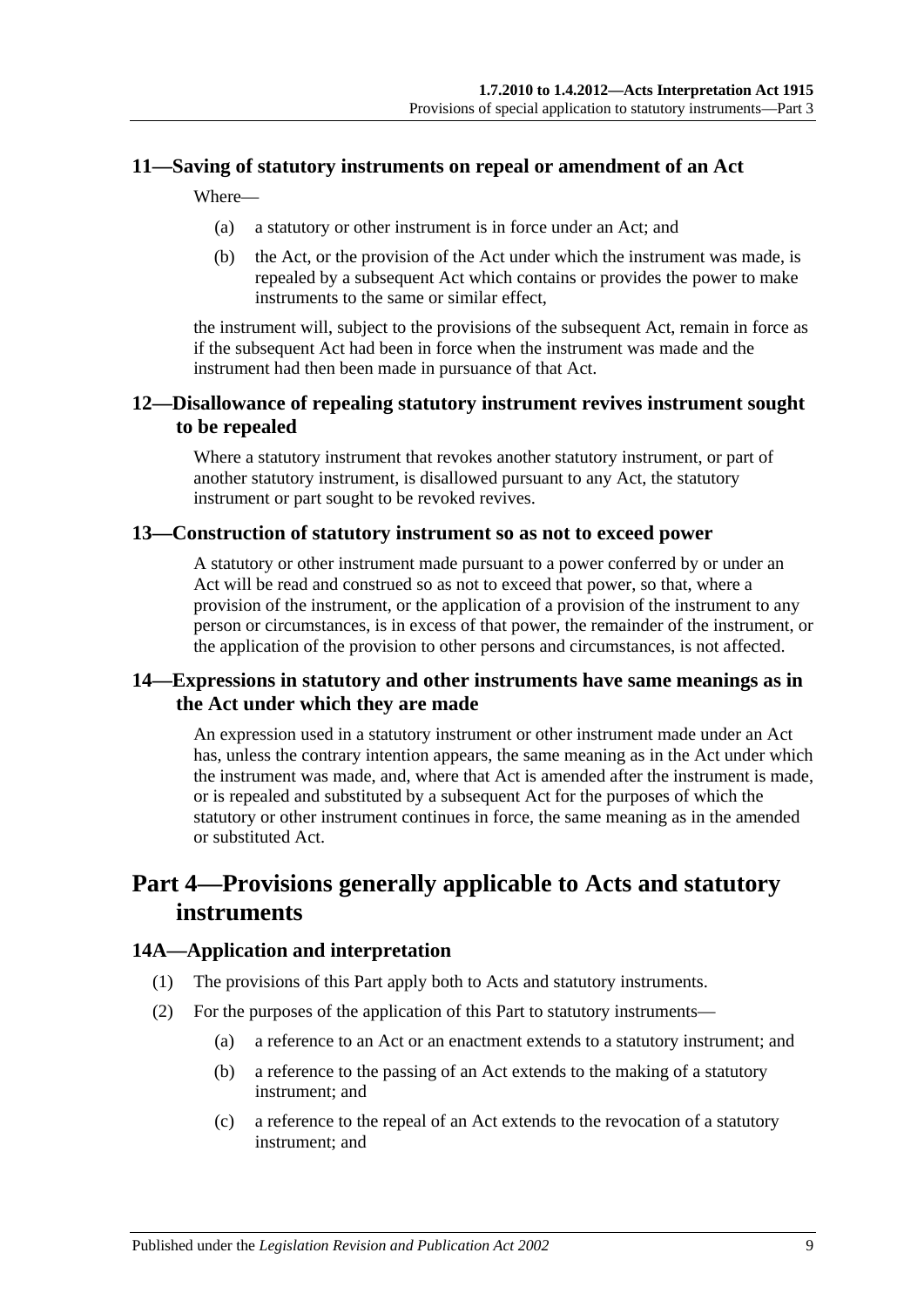- (d) a reference in [section](#page-10-3) 16 to the repeal of an Act extends to the disallowance of a statutory instrument.
- (3) In this Part, a reference to a section extends to a clause of an Act and a regulation, rule and by-law and a clause of a statutory instrument.

#### <span id="page-9-0"></span>**14B—Citation**

- (1) An Act, whether passed before or after the commencement of this Act, may be cited—
	- (a) by its short title; or
	- (b) by its short title abbreviated by omitting reference to any year except the year in which it was passed.
- (3) A reference in an Act to some other Act, or a Part or provision of some other Act, (whether an Act of this State or of the Commonwealth or a place outside this State) will, unless the contrary intention appears, be construed—
	- (a) as a reference to that other Act, Part or provision as amended from time to time; and
	- (b) where the Act, Part or provision is substituted—
		- (i) by a subsequent Act—as a reference to that subsequent Act; or
		- (ii) by a subsequent Part of an Act—as a reference to that subsequent Part; or
		- (iii) by a subsequent provision of an Act—as a reference to that subsequent provision.
- (4) An Act of the Commonwealth or of a place outside this State, whether passed before or after the commencement of this Act, may, for the purposes of the law of this State, be cited by any method authorised by, or commonly used in, the statutes of the Commonwealth or that place.
- (5) Nothing in this section renders unlawful or ineffective any citation or reference that is not made in a manner authorised by this section.

#### <span id="page-9-1"></span>**14BA—References to other statutory provisions include references to relevant statutory instruments**

- (1) A reference in an Act to some other Act (whether an Act of this State or of the Commonwealth or a place outside this State) includes, unless the contrary intention appears, reference to statutory instruments made or in force under that other Act.
- (2) A reference in an Act to a Part or provision of that Act or some other Act (whether an Act of this State or of the Commonwealth or a place outside this State) includes, unless the contrary intention appears—
	- (a) reference to statutory instruments made or in force under that Part or provision; and
	- (b) reference to statutory instruments made or in force under some other Part or provision of that Act or other Act insofar as the statutory instruments are connected to that Part or provision.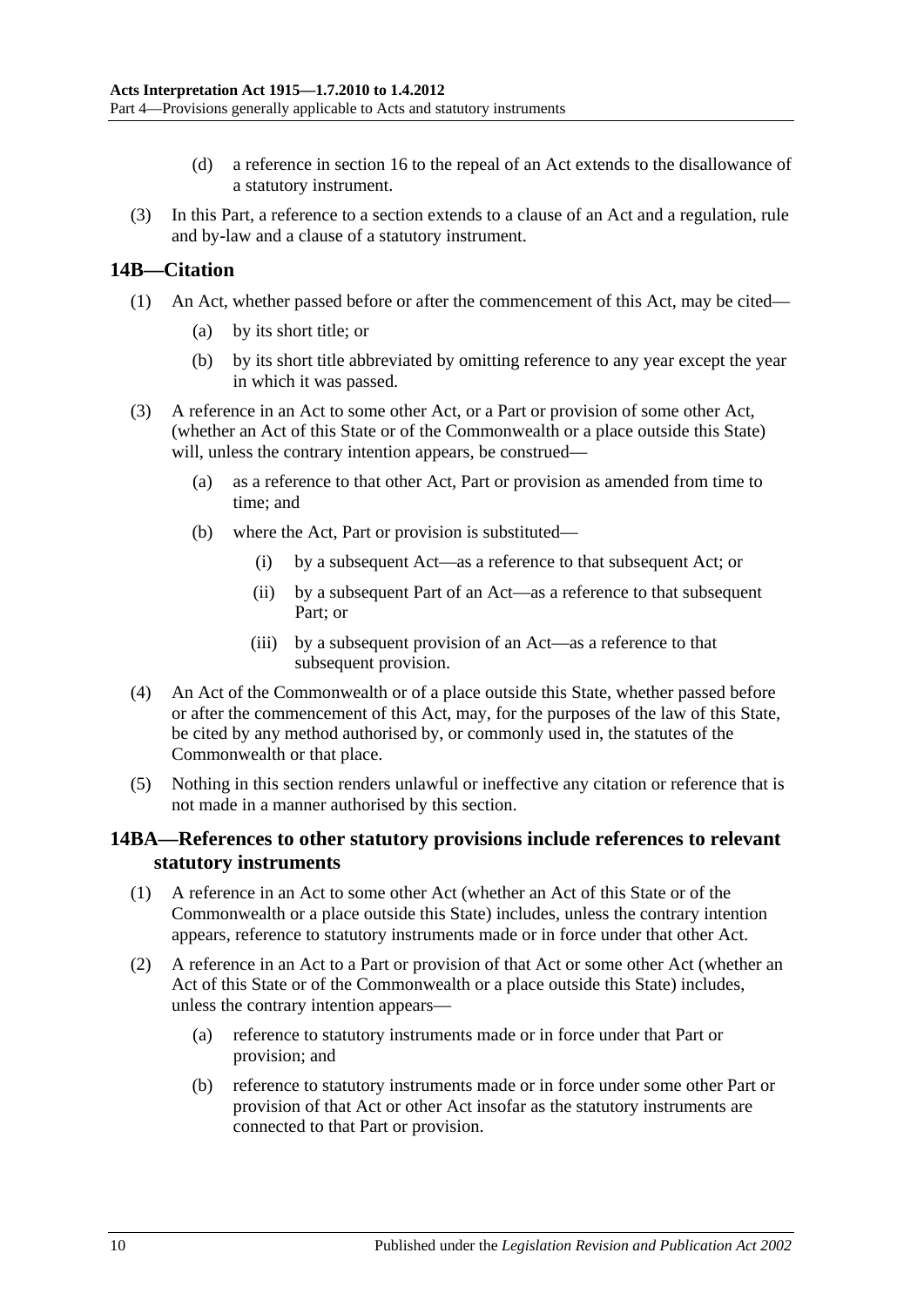## <span id="page-10-0"></span>**14C—Exercise of powers conferred by a provision of an Act or statutory instrument before the provision comes into operation**

- <span id="page-10-5"></span>(1) Where—
	- (a) a provision of an Act that has passed is not yet in operation; and
	- (b) it is expedient that a power expressed to be conferred by the provision be exercised before it comes into operation,

the power may be so exercised before the provision comes into operation.

- (2) Subject to [subsection](#page-10-4) (3), anything created, granted, issued, done or made under or pursuant to a provision by virtue of [subsection](#page-10-5) (1) will take effect when the provision comes into operation and not before.
- <span id="page-10-4"></span>(3) The appointment of a person to a position pursuant to [subsection](#page-10-5) (1) takes effect at the time of appointment but any power exercised by that person pursuant to [subsection](#page-10-5) (1) does not take effect until the relevant provision comes into operation.

#### <span id="page-10-1"></span>**14D—Time of commencement**

Where an Act, or part of an Act, comes into operation on a particular day, it will be taken to have come into operation as from 12 o'clock midnight of the preceding day.

#### <span id="page-10-2"></span>**15—Saving of administrative acts**

Where an Act is repealed and the repealing Act contains provisions substantially corresponding to provisions of the repealed Act, then, unless the contrary intention appears, any administrative act done in pursuance of the repealed provisions (not being an administrative act the effect of which was exhausted at the time of the repeal) will, insofar as is not inconsistent with the repealing Act, be regarded as an administrative act done for the purposes of the corresponding provisions of the repealing Act.

#### <span id="page-10-3"></span>**16—Saving of operation of repealed, amended or expired Act**

- (1) Where an Act is repealed or amended, or where an Act or enactment expires, then, unless the contrary intention appears, the repeal, amendment or expiry does not—
	- (a) revive anything not in force or existing at the time the repeal, amendment or expiry takes effect; or
	- (b) affect the operation of the repealed, amended or expired Act or enactment, or alter the effect of the doing, suffering or omission of anything, prior to the repeal, amendment or expiry; or
	- (c) affect any right, interest, title, power or privilege created, acquired, accrued, established or exercisable, or any status or capacity existing, prior to the repeal, amendment or expiry; or
	- (d) affect any duty, obligation, liability or burden of proof imposed, created or incurred, or any penalty, forfeiture or punishment incurred or imposed or liable to be incurred or imposed, prior to the repeal, amendment or expiry; or
	- (e) affect any investigation, legal proceedings or remedy in respect of any such right, interest, title, power, privilege, status, capacity, duty, obligation, liability, burden of proof, penalty, forfeiture or punishment.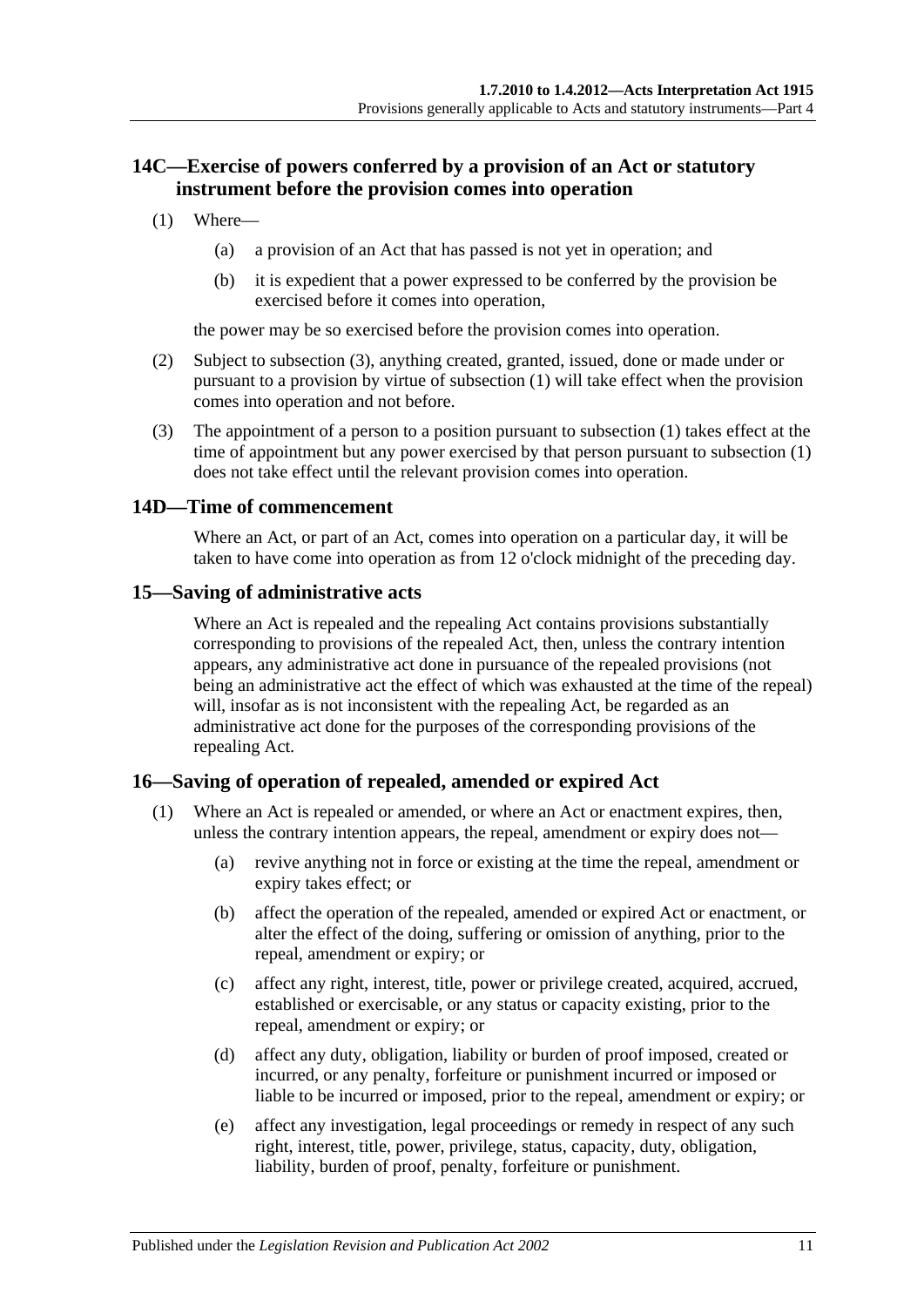- (2) Any such investigation, legal proceedings or remedy may be instituted, continued or enforced, and any such penalty, forfeiture or punishment may be imposed and enforced, as if the repeal or amendment had not been effected or as if the expired Act or enactment had not expired (as the case may be).
- (2a) Where any office, court, tribunal or body would, apart from this section, cease to exist by reason of the repeal, amendment or expiry, then, for the purpose of instituting, continuing or enforcing any such investigation, legal proceeding or remedy, the office, court, tribunal, or body continues in existence (and, if necessary, new appointments may be made to it) as if the repeal or amendment had not been effected, or as if the expired Act or enactment had not expired (as the case may be).
- (3) Any Act or enactment will, notwithstanding its repeal, amendment or expiry, continue in force for the purposes of continuing and completing any act, matter or thing commenced or in progress under that Act or enactment, if there is no substituted Act or enactment adapted to its continuance and completion.
- (4) In this section—

*legal proceeding* includes any proceeding pursuant to an Act, enactment or law whether of a judicial or administrative nature.

#### <span id="page-11-0"></span>**17—Repeal not to revive previously repealed enactments**

Where a repealing enactment is repealed by an Act, there is no revival of any Act or enactment previously repealed unless the contrary intention is expressed.

### <span id="page-11-1"></span>**18—Abrogation of presumption that re-enactment etc constitutes Parliamentary approval of prior interpretation**

The enactment or re-enactment of a provision that has been construed in a particular manner (judicially or otherwise) in this State or elsewhere creates no presumption that Parliament has sanctioned or approved that construction.

#### <span id="page-11-2"></span>**19—Material that forms or does not form part of Act**

- (1) The following form part of an Act, subject to any express provision to the contrary:
	- (a) preambles, schedules, dictionaries and appendices (including their headings);
	- (b) chapter headings, part headings, division headings and subdivision headings;
	- (c) examples, qualifications, exceptions, tables, diagrams, maps and other illustrations (including their headings), except where they form part of a note that does not form part of the Act;
	- (d) punctuation.
- (2) The following do not form part of an Act, subject to any express provision to the contrary:
	- (a) section headings;
	- (b) notes (including their headings);
	- (c) lists of contents.
- (3) In this section—

*appendix* does not include an appendix containing legislative history notes;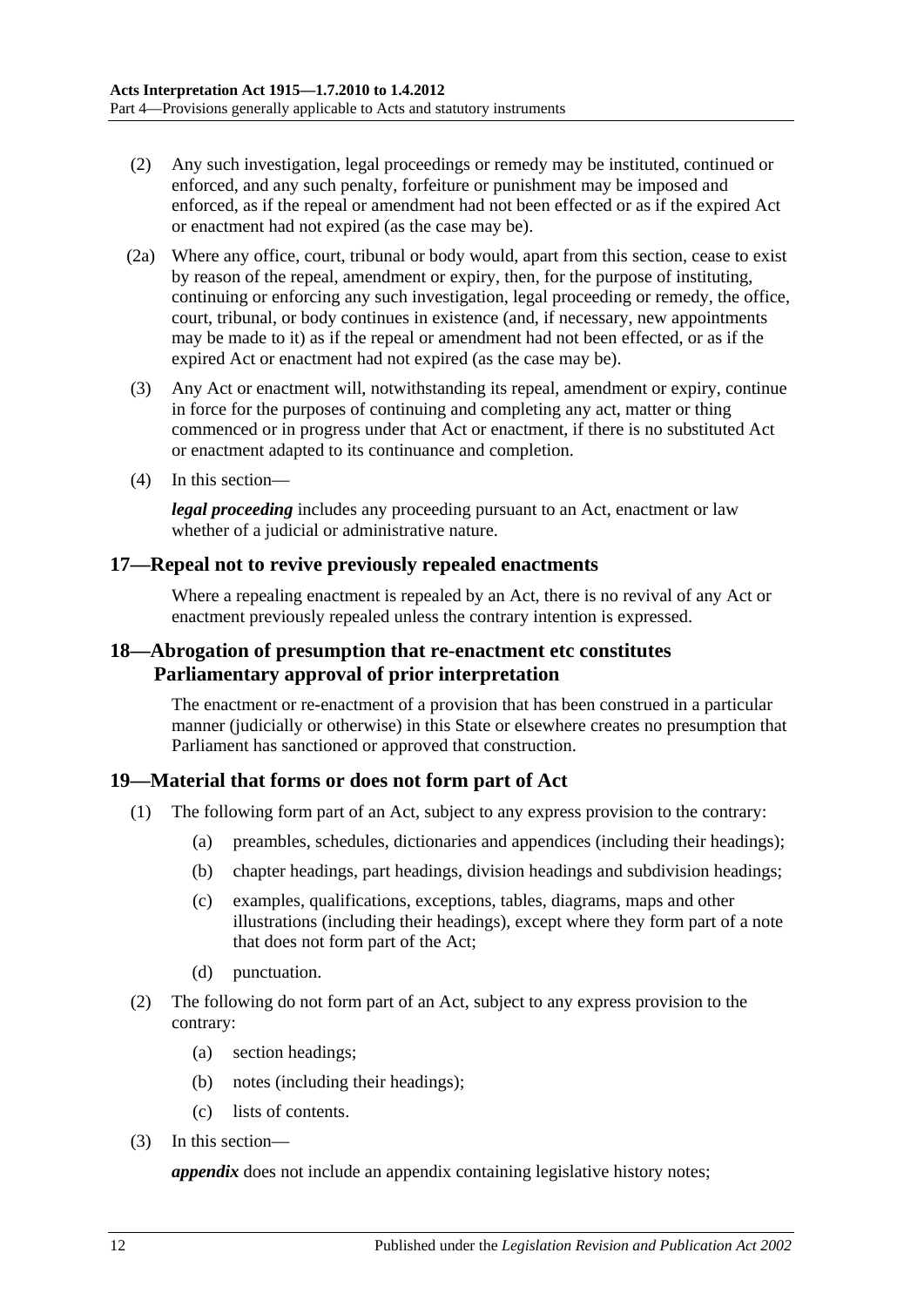*note* means—

- (a) a marginal note; or
- (b) a footnote (whether at the foot of a page or a section or a heading); or
- (c) any text designated as a note;

*section* has the meaning assigned by [section](#page-8-5) 14A and includes a portion of a section.

#### <span id="page-12-0"></span>**19A—Examples**

If an example forms part of an Act, the example—

- (a) is not exhaustive; and
- (b) may extend, but does not limit, the meaning of the Act or the provision to which it relates.

### <span id="page-12-1"></span>**20—Rules of construction to be applied in determining whether an Act binds the Crown**

- (1) Subject to [subsection](#page-12-2) (2), an Act passed after 20 June 1990 will, unless the contrary intention appears (either expressly or by implication), be taken to bind the Crown, but not so as to impose any criminal liability on the Crown.
- <span id="page-12-2"></span>(2) Where an Act passed after 20 June 1990 amends an Act passed before that date, the question whether the amendment binds the Crown will be determined in accordance with principles applicable to the interpretation of Acts passed before 20 June 1990.
- (3) Where an Act or a provision of an Act (whether passed before or after 20 June 1990) binds the Crown but not so as to impose any criminal liability on the Crown, the Crown's immunity from criminal liability extends (unless the contrary intention is expressed) to an agent of the Crown in respect of an act within the scope of the agent's obligations.
- (4) Where an Act or a provision of an Act (whether passed before or after 20 June 1990) does not bind the Crown, the Crown's immunity extends (unless the contrary intention is expressed) to an agent of the Crown in respect of an act within the scope of the agent's obligations.
- (5) For the purposes of this section—
	- (a) a reference to the Crown extends not only to the Crown in right of this State but also (so far as the legislative power of the State permits) to the Crown in any other capacity;
	- (b) a reference to an agent of the Crown extends to an instrumentality, officer or employee of the Crown or a contractor or other person who carries out functions on behalf of the Crown;
	- (c) an agent acts within the scope of the agent's obligations if the act is reasonably required for carrying out of obligations or functions imposed on, or assigned to, the agent.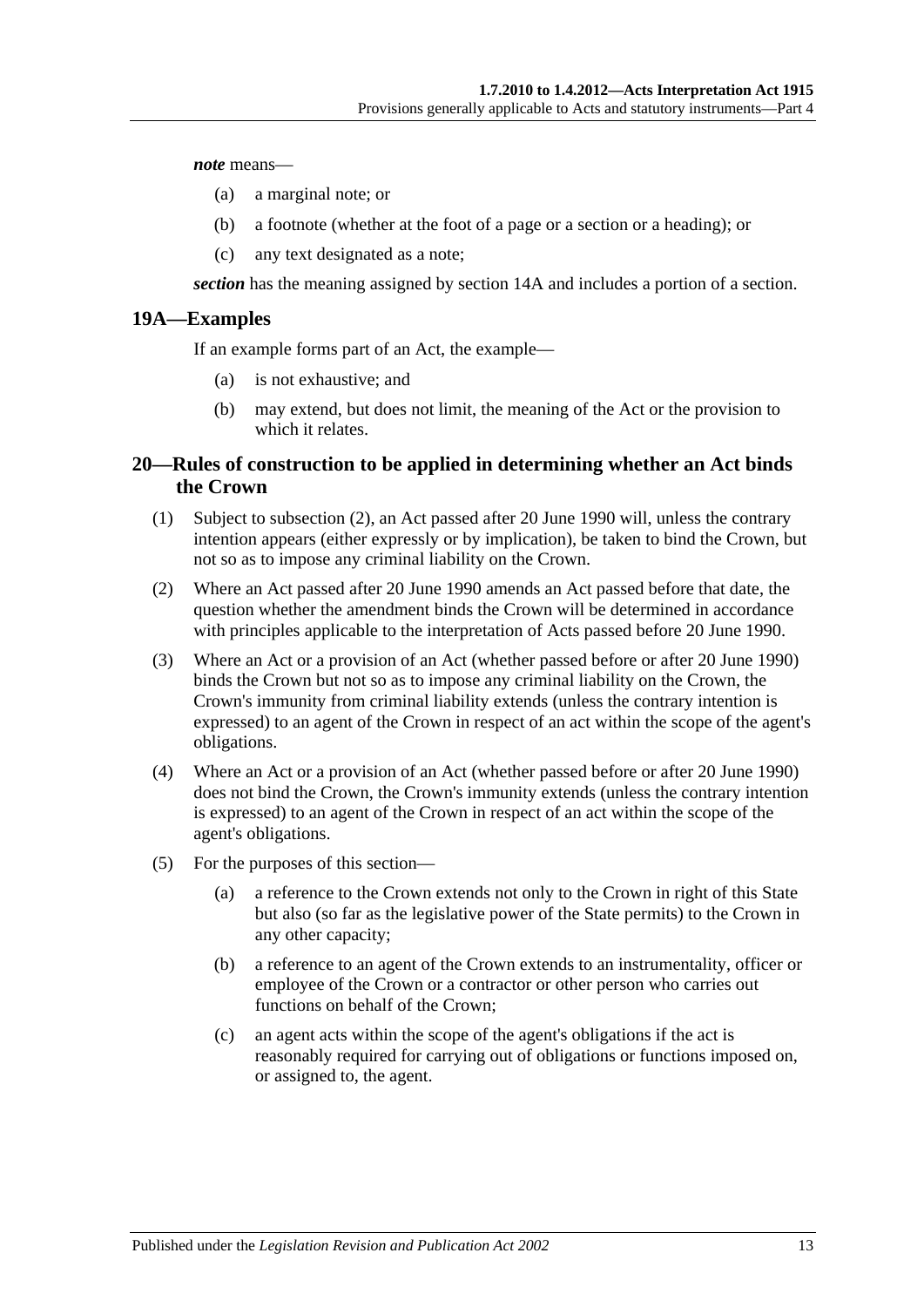## <span id="page-13-0"></span>**21—Act deemed always speaking**

Every Act will be considered as speaking at all times, and every enactment, whether expressed in the present or the future tense, will be applied to the circumstances as they arise, so that effect may be given to each Act and every provision according to its spirit, true intent and meaning.

## <span id="page-13-1"></span>**22—Construction that would promote purpose or object of an Act to be preferred**

- (1) Subject to [subsection](#page-13-6) (2), where a provision of an Act is reasonably open to more than one construction, a construction that would promote the purpose or object of the Act (whether or not that purpose or object is expressly stated in the Act) must be preferred to a construction that would not promote that purpose or object.
- <span id="page-13-6"></span>(2) This section does not operate to create or extend any criminal liability.

#### <span id="page-13-2"></span>**22A—Construction of Act so as not to exceed power of State**

- (1) Every Act and every provision of an Act will be construed so as not to exceed the legislative power of the State.
- (2) Any Act or provision of an Act which, but for this section, would exceed the power of the State, is nevertheless a valid enactment to the extent to which it does not exceed that power.

#### <span id="page-13-3"></span>**22B—Declaration of validity of laws made before Australia Acts**

Each provision of an Act or statutory instrument enacted or made, or purporting to have been enacted or made, before the commencement of the Australia Acts is as valid as it would have been, and has the same effect as it would have had, if the Australia Acts had been in operation at the time of its enactment or making or purported enactment or making.

## <span id="page-13-4"></span>**23—Act to be done by Governor to mean by him with advice of Executive Council**

Where in any Act passed after the first day of January, 1873, the Governor is authorised or required to do any act, matter or thing, it will be taken to mean that the act, matter or thing may or must be done by the Governor with the advice and consent of the Executive Council.

#### <span id="page-13-5"></span>**24—When Act or provision deemed to be substituted for another**

For the purposes of this Act and of any other Act, a later Act will be taken to be substituted for an earlier Act, or a provision of a later Act will be taken to be substituted for a provision of an earlier Act, when the earlier Act or provision is repealed or superseded and the later Act deals with the same matter as the Act or provision so repealed or superseded, whether it deals with the matter in the same or some other manner, and whether it deals only with the matter or with other matters also.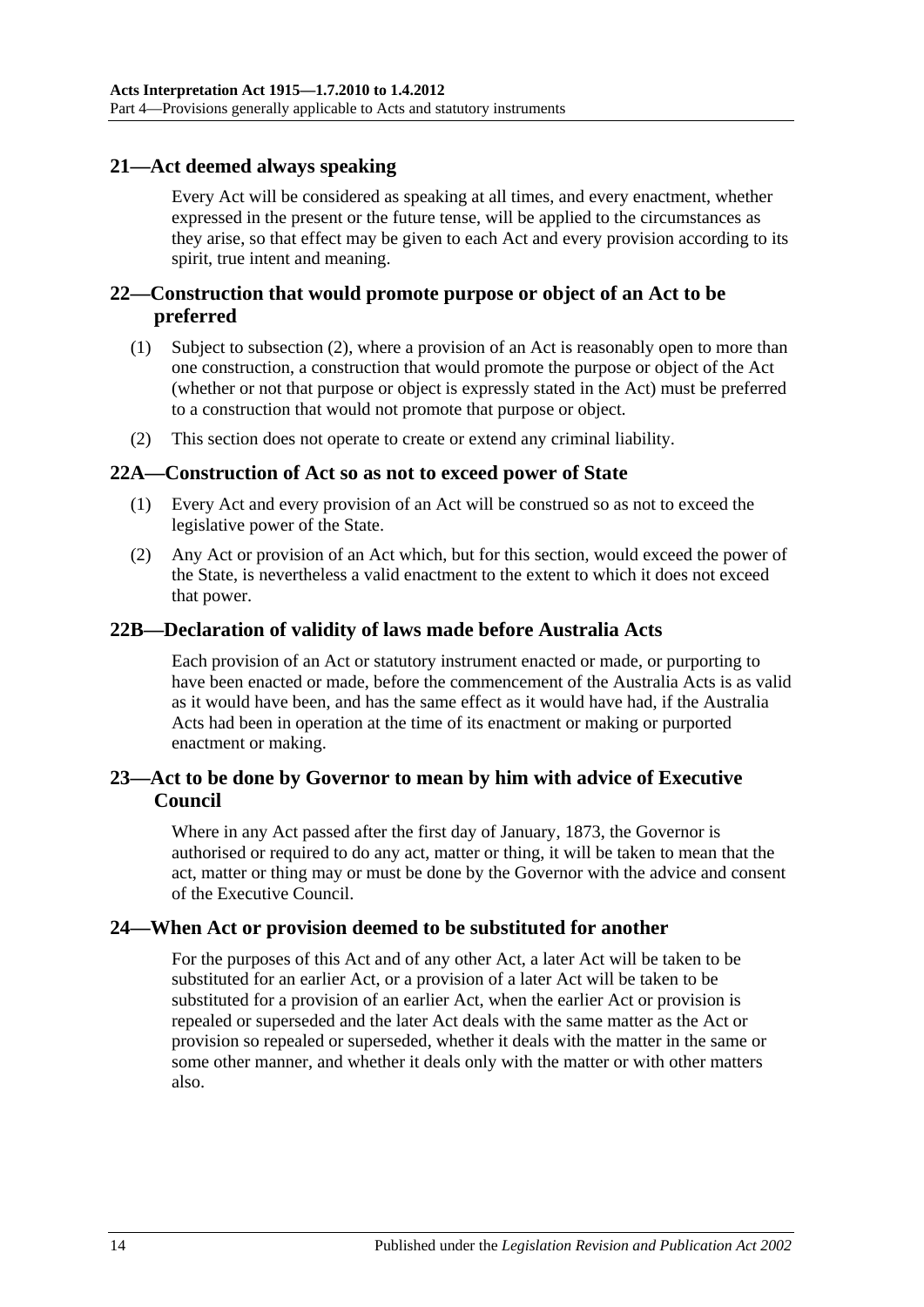### <span id="page-14-0"></span>**25—Variation of forms**

Whenever forms are prescribed or approved under any Act, forms to the same effect are sufficient provided that deviations from the prescribed or approved forms are not calculated to mislead.

## <span id="page-14-1"></span>**26—Words importing masculine gender and singular number to include feminine and plural**

In every Act—

- (a) every word of the masculine gender will be construed as including the feminine gender;
- (ab) every word of the feminine gender will be construed as including the masculine gender;
- (b) every word in the singular number will be construed as including the plural number;
- (c) every word in the plural number will be construed as including the singular number;
- (d) every word in either of those genders or numbers will be construed as including a body corporate as well as an individual;
- (e) every phrase consisting of a masculine pronoun and a feminine pronoun joined by the conjunction "or" will, if the antecedent is capable of referring to a body corporate, be construed as applicable to a body corporate as well as a natural person.

#### <span id="page-14-2"></span>**27—Provisions as to limitation of time**

- (1) The time prescribed or allowed by any Act for any proceeding, or for the doing of any thing, or for suffering any thing, will be taken not to include the day of the act or event from or after which the time is to be calculated, but to include the day on which the proceeding is to be taken or the thing is to be done or suffered.
- (2) If the time so prescribed or allowed falls or expires on a Saturday or Sunday, or on any public holiday, the time will be extended so as to fall or expire on the day next following the Saturday, Sunday or public holiday that is not itself a Saturday, Sunday or public holiday.
- (3) Where no time is prescribed or allowed within which any thing must be done, the thing must be done with all convenient speed and as often as the prescribed occasion arises.

#### <span id="page-14-3"></span>**27A—Sitting days**

A reference in an Act to a number of sitting days of a House of Parliament is, unless the contrary intention appears, a reference to the number of those days regardless of whether the days or some of the days occur in different sessions of Parliament or in different Parliaments.

#### <span id="page-14-4"></span>**28—Measurement of distances**

In the measurement of distance for the purposes of an Act, the distance will, unless the contrary intention appears, be measured in a straight line on a horizontal plane.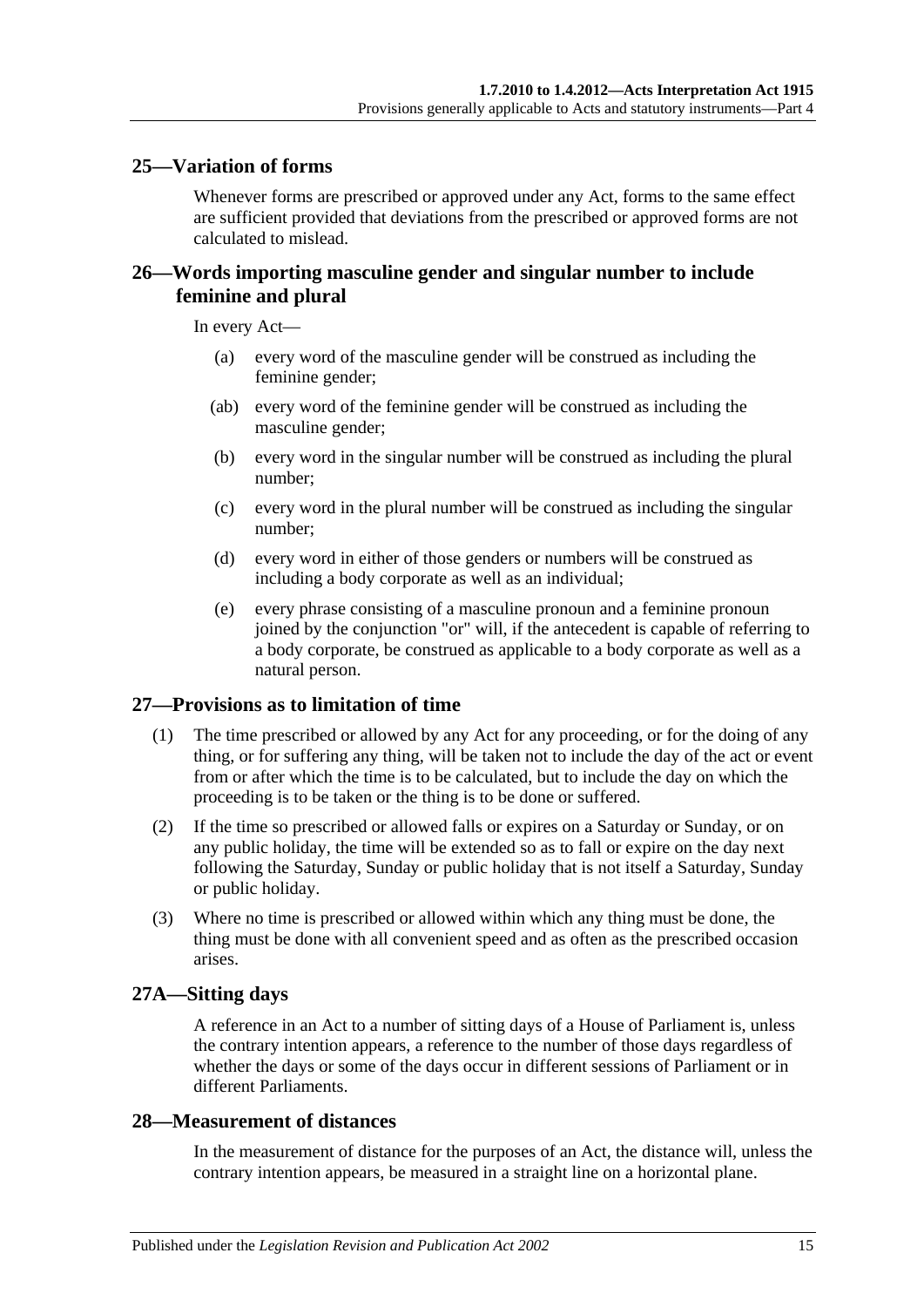## <span id="page-15-0"></span>**28A—Standard scales for penalties and expiation fees**

Unless a contrary intention is indicated in an Act in which an expression in the left hand column below appears, that expression has the meaning appearing opposite it in the right hand column:

| Division 1 imprisonment | a term of imprisonment not exceeding 15 years |
|-------------------------|-----------------------------------------------|
| Division 1 fine         | a fine not exceeding \$60 000                 |
| Division 2 imprisonment | a term of imprisonment not exceeding 10 years |
| Division 2 fine         | a fine not exceeding \$40 000                 |
| Division 3 imprisonment | a term of imprisonment not exceeding 7 years  |
| Division 3 fine         | a fine not exceeding \$30 000                 |
| Division 4 imprisonment | a term of imprisonment not exceeding 4 years  |
| Division 4 fine         | a fine not exceeding \$15 000                 |
| Division 5 imprisonment | a term of imprisonment not exceeding 2 years  |
| Division 5 fine         | a fine not exceeding \$8 000                  |
| Division 6 imprisonment | a term of imprisonment not exceeding 1 year   |
| Division 6 fine         | a fine not exceeding \$4 000                  |
| Division 6 fee          | an expiation fee of \$300                     |
| Division 7 imprisonment | a term of imprisonment not exceeding 6 months |
| Division 7 fine         | a fine not exceeding \$2 000                  |
| Division 7 fee          | an expiation fee of \$200                     |
| Division 8 imprisonment | a term of imprisonment not exceeding 3 months |
| Division 8 fine         | a fine not exceeding \$1 000                  |
| Division 8 fee          | an expiation fee of \$150                     |
| Division 9 fine         | a fine not exceeding \$500                    |
| Division 9 fee          | an expiation fee of \$100                     |
| Division 10 fine        | a fine not exceeding \$200                    |
| Division 10 fee         | an expiation fee of \$75                      |
| Division 11 fine        | a fine not exceeding \$100                    |
| Division 11 fee         | an expiation fee of \$50                      |
| Division 12 fine        | a fine not exceeding \$50                     |
| Division 12 fee         | an expiation fee of \$25.                     |
|                         |                                               |

## <span id="page-15-1"></span>**29—Fines etc to be paid into Treasury**

Whenever any fine, penalty or forfeiture is imposed or made by, or authorised to be imposed or made under, any Act, the Act will be taken to provide that the fine, penalty or forfeiture, when recovered, must be paid to the Treasurer of the State and form part of the General Revenue.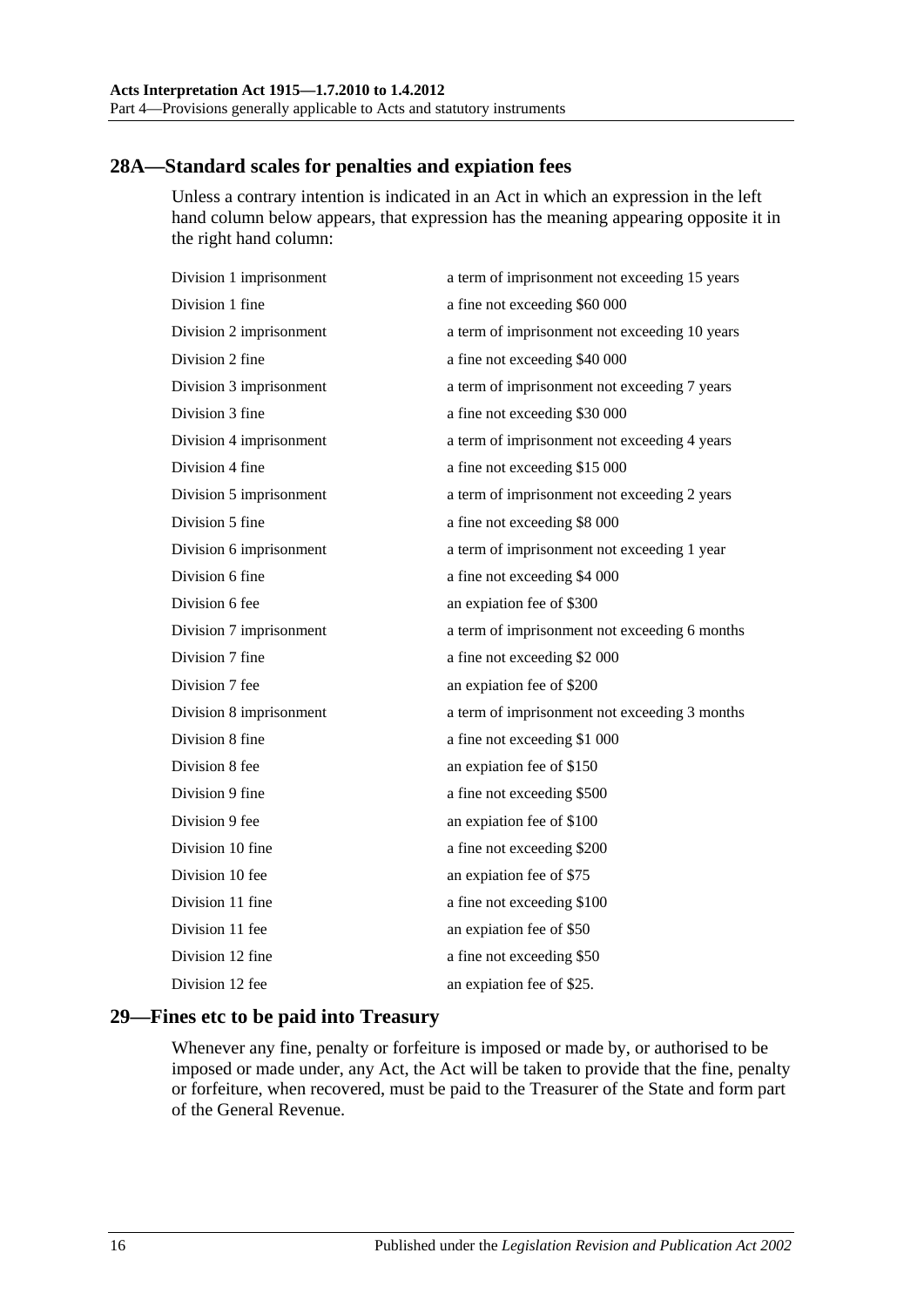### <span id="page-16-0"></span>**30—Penalties**

- (1) A penalty set out at the foot of a section or subsection that contains words creating an offence indicates that the offence is punishable on conviction by a penalty not exceeding the penalty so set out or, where a minimum as well as a maximum penalty is so set out, by a penalty not less than the minimum and not more than the maximum.
- (2) A penalty set out at the foot of a section or subsection that does not contain words creating an offence indicates that contravention of the section or subsection (whether by act or omission) constitutes an offence punishable on conviction by a penalty not exceeding the penalty so set out or, where a minimum as well as a maximum penalty is so set out, by a penalty not less than the minimum and not more than the maximum.
- (3) In this section—

*penalty* includes punishment.

## <span id="page-16-1"></span>**33—Service by post**

- (1) Where any Act passed after the passing of this Act authorises or requires any document to be served by post (whether the expression "serve", "give", "deliver" or "send", or any other expression is used), then, unless the contrary intention appears, the Act will be taken to provide—
	- (a) that the service is effected by properly addressing, prepaying and posting a letter or packet containing the document; and
	- (b) that, unless the contrary is proved, service will be taken to have been effected at the time at which the letter or packet would be delivered in the ordinary course of post.
- (2) Where any Act authorises or requires any document to be served by certified mail (whether the expression "serve", "give", "deliver" or "send", or any other expression is used) then, unless the contrary intention appears, the Act will be taken to provide that service may be effected by registered post.

## <span id="page-16-2"></span>**34—"May" imports a discretion, "shall" is imperative**

Where, in any Act passed after the first day of January, 1873, the word "may" is used in conferring a power, it implies that the power may be exercised or not, at discretion; and where, in any such Act the word "shall" is used in conferring a power, it implies that the power must be exercised.

## <span id="page-16-3"></span>**35—Words applying to occupant of public office to apply to successive occupants**

Words directing or empowering any Minister of the Crown or any public officer or functionary to do any act or thing, or otherwise applying by reference to his or her office will be construed as applying to the person for the time being acting in the office or discharging the duties of the office.

#### <span id="page-16-4"></span>**36—Power to appoint includes power to remove etc**

Words giving power to appoint to any office or position, or to appoint a deputy, will be taken to include power, exercisable at the discretion of the person in whom the power to appoint is vested—

(a) to suspend or remove any person appointed under that power; or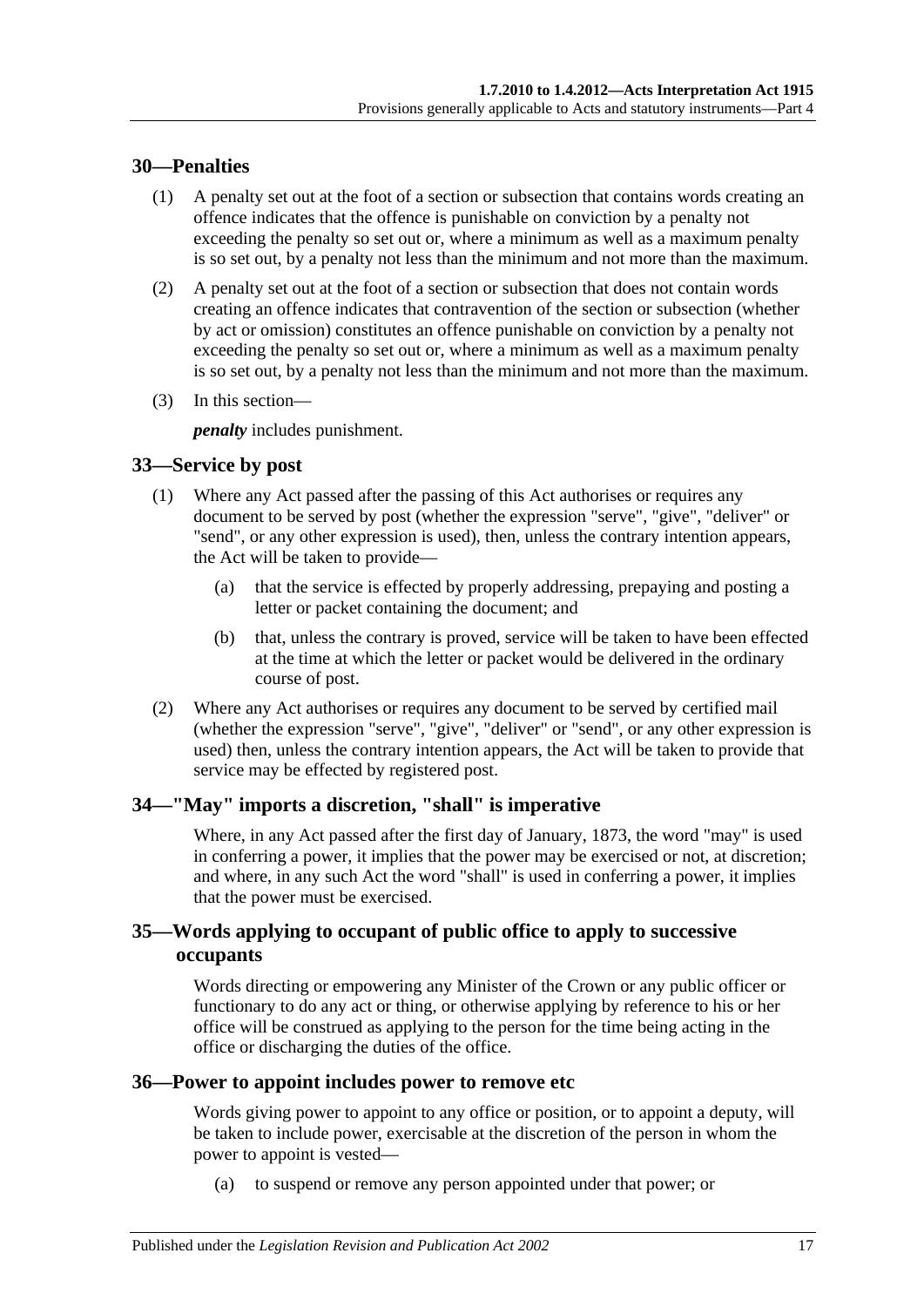- (b) to reinstate or reappoint any person so suspended or removed; or
- (c) to appoint some other person, temporarily or permanently, in the place of a person so suspended or removed; or
- (d) to appoint some other person, temporarily or permanently, to the office or position—
	- (i) where a person previously appointed is, for any reason, unable to carry out the duties of the office or position; or
	- (ii) where the office or position is vacant.

#### <span id="page-17-0"></span>**36A—Gender balance in nomination of persons for appointment to statutory bodies**

- (1) This section applies if an Act provides for a member of a body to be appointed by the Governor or a Minister on the nomination of a non-government entity.
- (2) If the Act provides for the non-government entity to nominate a panel of persons from which the Governor or Minister is to select a person for appointment, the Act will be taken to provide that the panel—
	- (a) must include at least 1 woman and 1 man; and
	- (b) must, as far as practicable, be comprised of equal numbers of women and men.
- (3) If the Act does not provide for the non-government entity to nominate a panel of persons from which the Governor or Minister is to select a person for appointment, the Act will be taken to provide that-
	- (a) the non-government entity must nominate a panel of persons comprised of not less than twice the number of members of the body to be appointed on the nomination of the entity plus one; and
	- (b) the panel—
		- (i) must include at least 1 woman and 1 man; and
		- (ii) must, as far as practicable, be comprised of equal numbers of women and men; and
	- (c) the Governor or Minister must select the person for appointment from the panel.
- (4) This section does not derogate from the need to properly assess merit in selecting persons for appointment.
- (5) In this section—

*non-government entity* means a person or body other than an officer, agency or instrumentality (including a Minister) of the Crown in right of the State or the Commonwealth or another State or a Territory of the Commonwealth.

#### <span id="page-17-1"></span>**37—Powers may be exercised from time to time**

A power given by any Act to do any act or thing (including the making of an appointment), or to submit to any act or thing, is capable of being exercised from time to time, as occasion requires, unless the context, or the nature of the act or thing, indicates a contrary intention.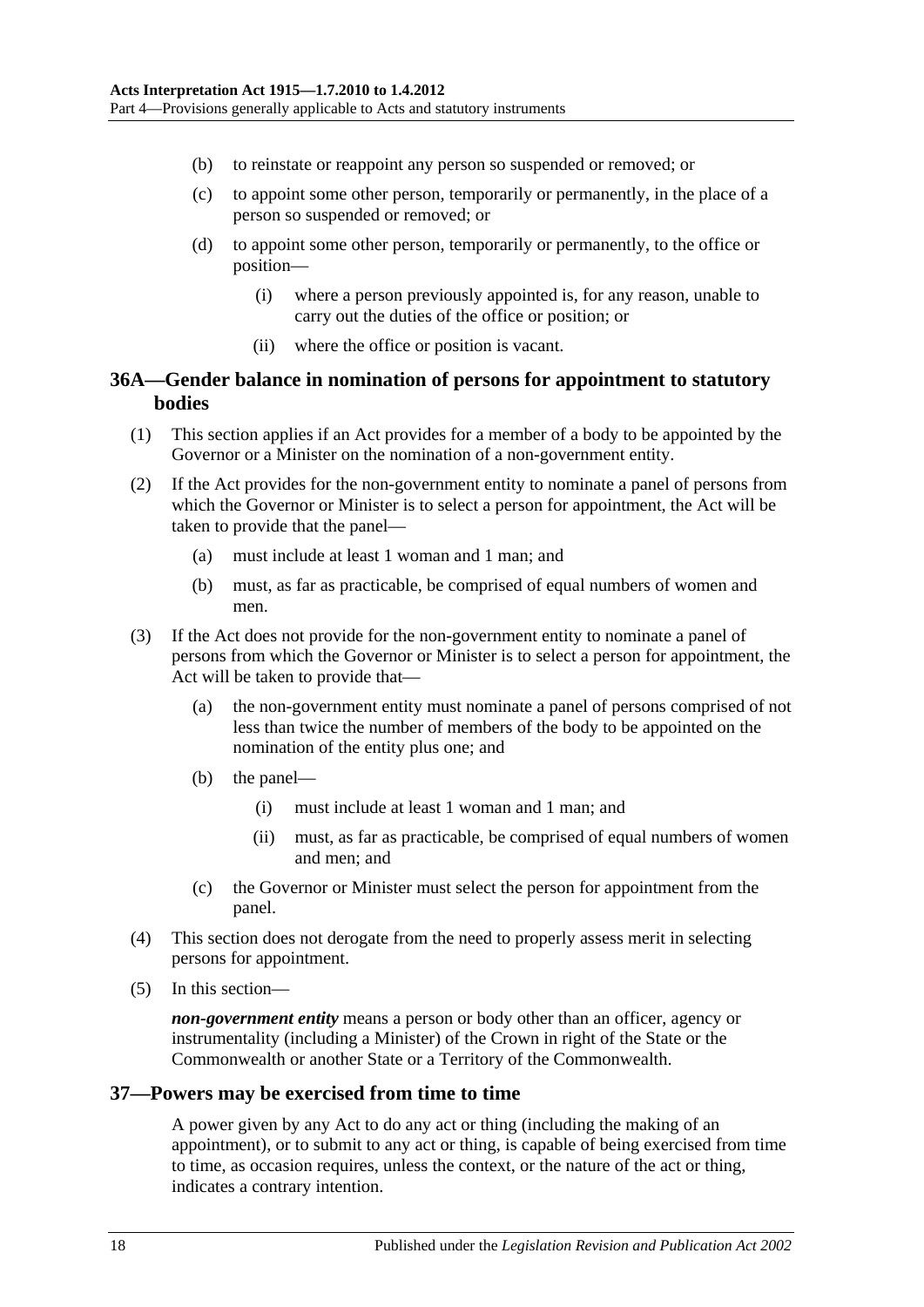## <span id="page-18-0"></span>**37A—Manner in which certain powers and functions may be exercised by a delegate**

Where under an Act the exercise of a power or function by a person is dependent upon his or her state of mind, opinion or belief in relation to a particular matter—

- (a) the power or function is not incapable of delegation by reason of the fact that it is so dependent; and
- (b) if the power or function is lawfully delegated, it may be exercised by the delegate upon the basis of his or her own state of mind, opinion or belief in relation to the matter.

#### <span id="page-18-1"></span>**39—Variation, revocation and expiration of regulations, rules or by-laws**

- (1) A power in an Act to make regulations, rules or by-laws includes power to vary or revoke the regulations, rules or by-laws.
- (2) The power to vary or revoke is exercisable in the same way, and subject to the same conditions, as the power to make the regulations, rules or by-laws.
- (3) Regulations, rules and by-laws may include a provision specifying a day on which the regulations, rules or by-laws expire.

#### <span id="page-18-2"></span>**40—Prescribing matters by reference to other instruments**

Where an Act authorises or requires provision to be made for or in relation to a matter by regulations, rules or by-laws, the regulations, rules or by-laws may, unless the contrary intention appears, make such provision by applying, adopting or incorporating, with or without modification—

- (a) the provisions of any Act, or of any statutory instrument, as in force from time to time or as in force at a specified time; or
- (b) any material contained in any other instrument or writing as in force or existing when the regulations, rules or by-laws take effect or as in force or existing at a specified prior time.

#### <span id="page-18-3"></span>**42—Who may proceed for recovery of penalties**

Any person may sue for, or take proceedings to recover, and may recover any fine, penalty, or forfeiture imposed by, or authorised to be imposed or awarded under, any Act, unless the right to sue or take proceedings is vested by the Act in a particular officer or person.

#### <span id="page-18-4"></span>**44—Interpretation of references to summary proceedings**

- (1) Where it is provided in any Act that proceedings for offences are to be dealt with, or disposed of, summarily or before a special magistrate or one or more justices, those offences will be dealt with under the *[Summary Procedure Act](http://www.legislation.sa.gov.au/index.aspx?action=legref&type=act&legtitle=Summary%20Procedure%20Act%201921) 1921* as summary offences.
- (2) Where it is provided in any Act that a pecuniary sum may be recovered summarily or before or on the award of a special magistrate or one or more justices, that sum may be recovered on complaint in proceedings under the *[Summary Procedure Act](http://www.legislation.sa.gov.au/index.aspx?action=legref&type=act&legtitle=Summary%20Procedure%20Act%201921) 1921* and an order for payment made in any such proceedings is enforceable as if it were a fine.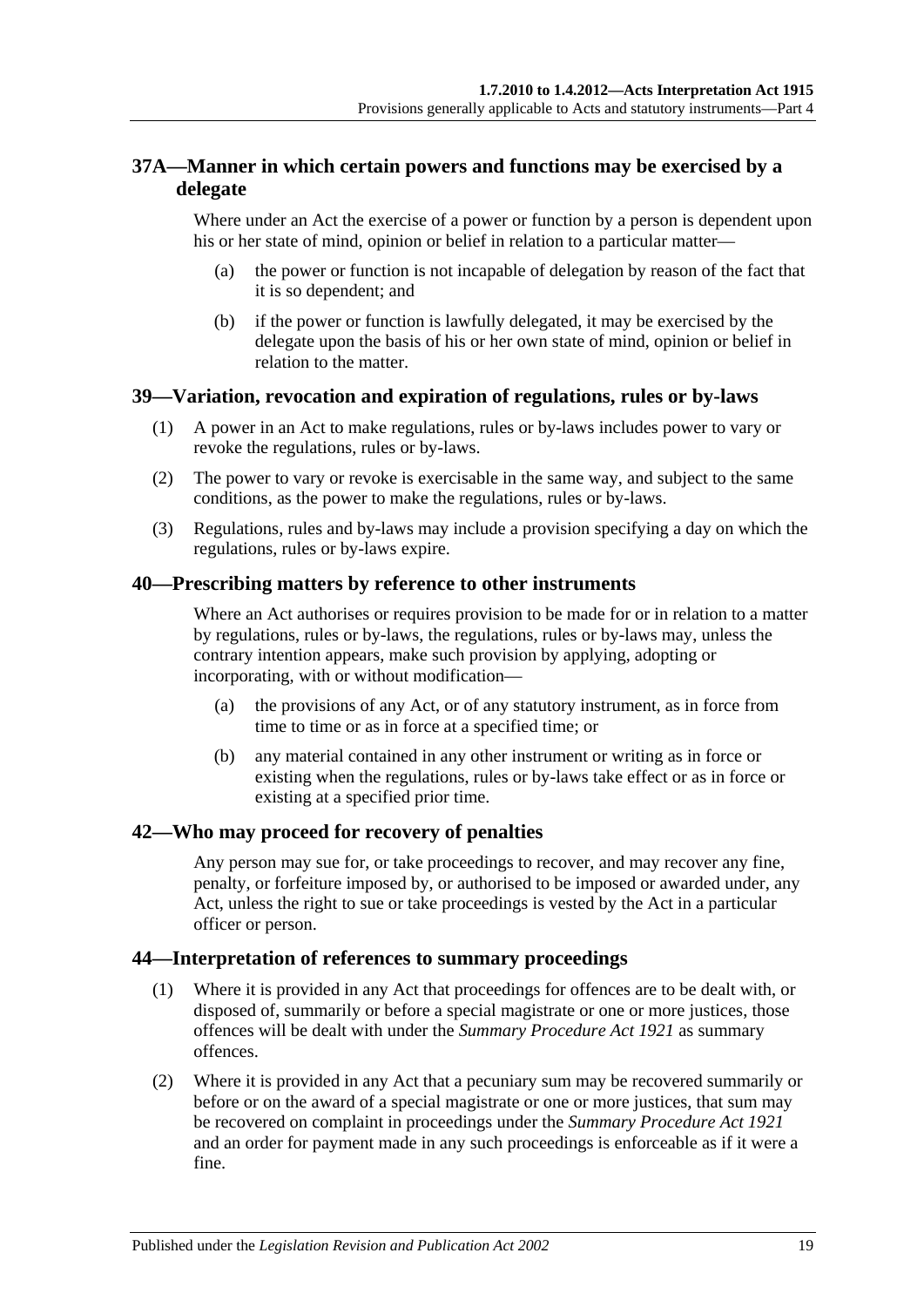#### <span id="page-19-0"></span>**45—Rounding down of monetary amounts**

An enactment providing for the calculation and payment of a tax, fee, charge, or other amount must be construed as if it provided that the calculated amount, if not an exact multiple of 5 cents, is to be rounded down to the highest multiple of 5 cents that is less than that amount.

#### <span id="page-19-1"></span>**50—Offences punishable under more than one law**

Where any act or omission constitutes an offence under two or more Acts, or both under an Act or Acts and at common law, the offender will, unless the contrary intention appears, be liable to be prosecuted and punished under either or any of those Acts or at common law, but is not liable to be punished twice for the same offence.

#### <span id="page-19-2"></span>**51—Production of records kept by computer or other process**

If a person who keeps information by computer or other process is required under an Act—

- (a) to produce the information or a document containing the information to a body or person; or
- (b) to make the information or a document containing the information available for inspection by a body or person,

then, unless the body or person otherwise directs—

- (c) the requirement obliges the person to produce or make available for inspection, as the case may be, a document that reproduces the information in a form capable of being understood by the body or person; and
- (d) the production to the body or person of the document in that form complies with the requirement.

#### <span id="page-19-3"></span>**52—Bodies corporate and signing or execution of documents**

If an Act requires or authorises a document to be signed or executed by a person and the person is a body corporate, the Act will be taken to require or authorise the affixing of the common seal of the body to the document, or the signing of the document on behalf of the body, in accordance with the Act (whether or not of this State) under which the body is incorporated.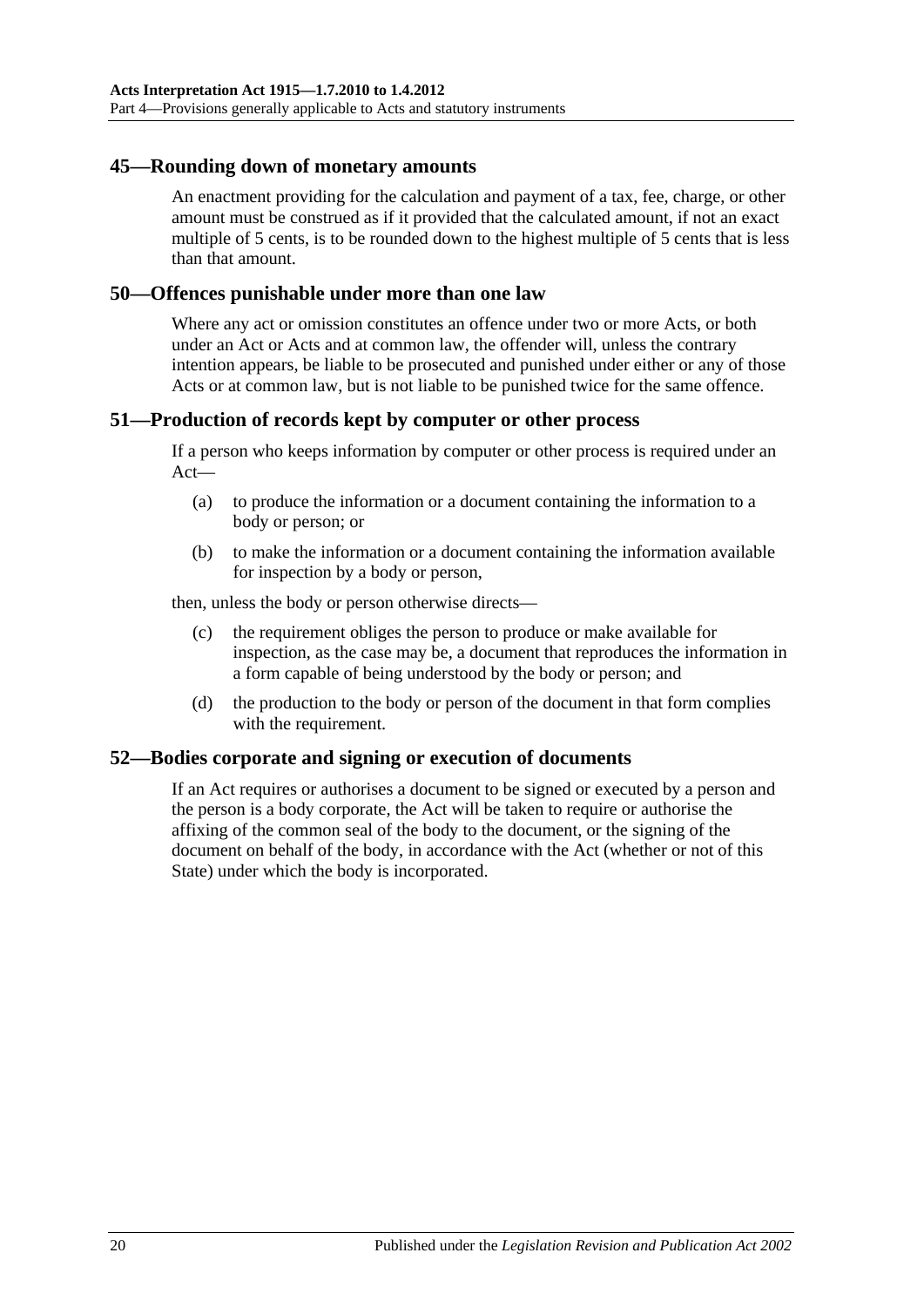## <span id="page-20-0"></span>**Legislative history**

## **Notes**

- Please note—References in the legislation to other legislation or instruments or to titles of bodies or offices are not automatically updated as part of the program for the revision and publication of legislation and therefore may be obsolete.
- Earlier versions of this Act (historical versions) are listed at the end of the legislative history.
- For further information relating to the Act and subordinate legislation made under the Act see the Index of South Australian Statutes or www.legislation.sa.gov.au.

## **Legislation repealed by principal Act**

The *Acts Interpretation Act 1915* repealed the following:

*Language of Acts Amendment Act 1900*

## **Legislation amended by principal Act**

The *Acts Interpretation Act 1915* amended the following:

An Act for shortening and explaining the Language used in Acts of Parliament, and for other purposes (No 9 of 1872)

## **Principal Act and amendments**

New entries appear in bold.

| Year    | No.  | Title                                                                                     | Assent     | Commencement                                           |
|---------|------|-------------------------------------------------------------------------------------------|------------|--------------------------------------------------------|
| 1915    | 1215 | <b>Acts Interpretation Act 1915</b>                                                       | 16.12.1915 | 16.12.1915                                             |
| 1923    |      | 1564 Acts Interpretation Act Amendment<br>Act 1923 repealed by 2253/1935                  | 14.11.1923 | repealed by 2253/1935 without coming<br>into operation |
| 1935    | 2253 | Supreme Court Act 1935                                                                    | 21.12.1935 | 1.11.1937 (Gazette 25.3.1937 p646)                     |
| 1936    | 2293 | <i>Statute Law Revision Act 1936</i>                                                      | 8.10.1936  | 8.10.1936                                              |
| 1945    | 10   | <b>Acts Interpretation Act Amendment</b><br>Act 1945                                      | 15.11.1945 | 15.11.1945                                             |
| 1949    | 58   | <b>Acts Interpretation Act Amendment</b><br>Act 1949                                      | 8.12.1949  | 8.12.1949                                              |
| 1957 23 |      | <b>Acts Interpretation Act Amendment</b><br>Act 1957                                      | 31.10.1957 | 31.10.1957                                             |
| 1971    | 74   | <b>Statutes Amendment (Administration</b><br>of Acts and Acts Interpretation)<br>Act 1971 | 11.11.1971 | 11.11.1971                                             |
| 1972    | -118 | <b>Acts Interpretation Act Amendment</b><br>Act 1972                                      | 30.11.1972 | 14.12.1972 (Gazette 14.12.1972 p2630)                  |
| 1975    | 102  | <b>Acts Interpretation Act Amendment</b><br>Act 1975                                      | 20.11.1975 | 20.11.1975                                             |
| 1978    | 3    | Subordinate Legislation Act 1978                                                          | 23.2.1978  | 1.6.1978 (Gazette 11.5.1978 p1652)                     |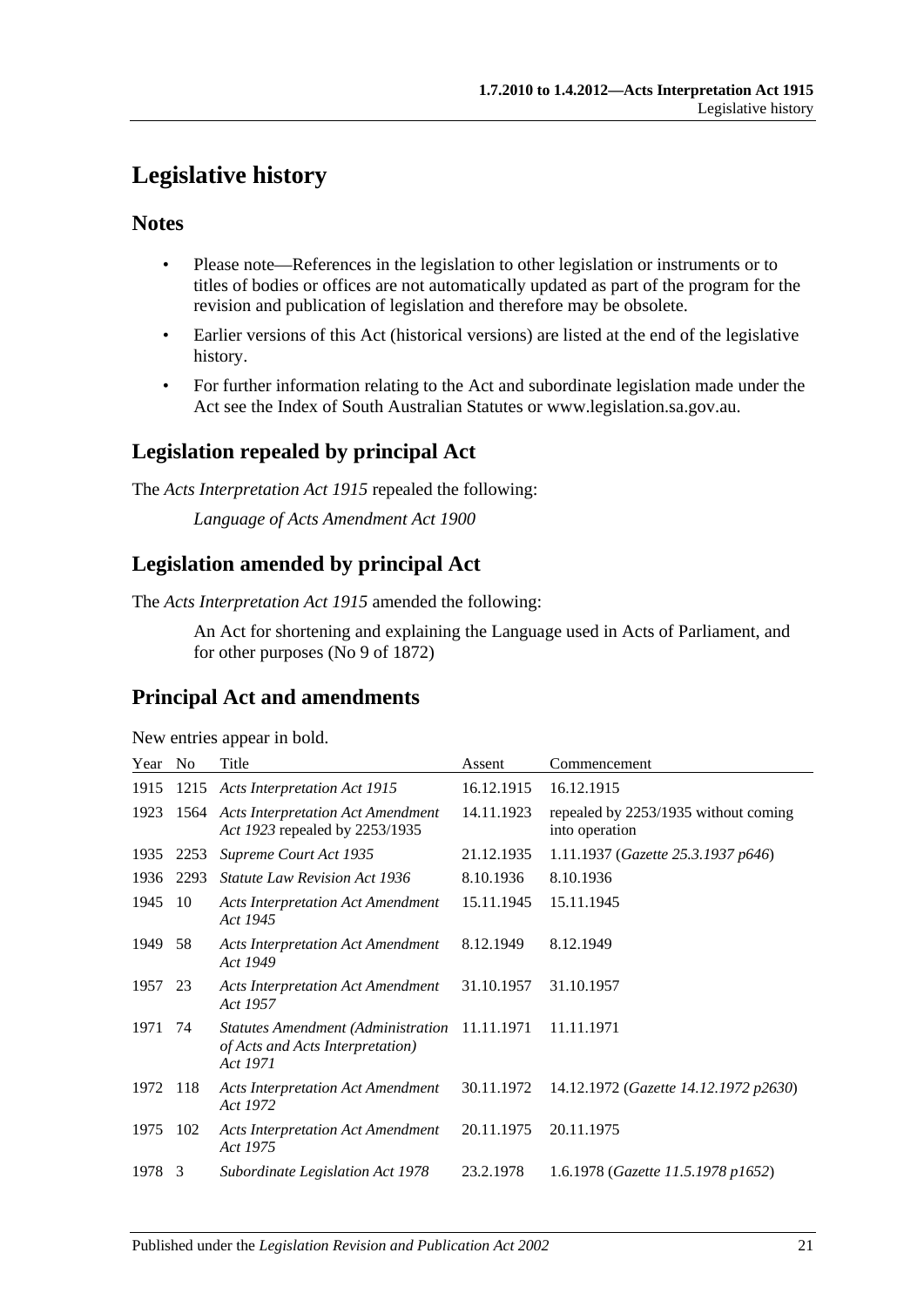#### **Acts Interpretation Act 1915—1.7.2010 to 1.4.2012** Legislative history

| 1981    | 107  | Criminal Law Consolidation Act<br>Amendment Act 1981                          | 23.12.1981 | 11.2.1982 (Gazette 11.2.1982 p361)                                                                                                                                                                                                                      |
|---------|------|-------------------------------------------------------------------------------|------------|---------------------------------------------------------------------------------------------------------------------------------------------------------------------------------------------------------------------------------------------------------|
| 1983    | 41   | <b>Acts Interpretation Act Amendment</b><br>Act 1983                          | 16.6.1983  | 1.7.1983 (Gazette 30.6.1983 p1754)                                                                                                                                                                                                                      |
| 1984    | - 56 | Statutes Amendment (Oaths and<br>Affirmations) Act 1984                       | 24.5.1984  | 1.7.1984 (Gazette 28.6.1984 p1897)                                                                                                                                                                                                                      |
| 1986    | 13   | <b>Acts Interpretation Act Amendment</b><br>Act 1986                          | 20.3.1986  | 20.3.1986                                                                                                                                                                                                                                               |
| 1988 6  |      | <b>Acts Interpretation Act Amendment</b><br>Act 1988                          | 10.3.1988  | 10.3.1988                                                                                                                                                                                                                                               |
| 1988    | 8    | <b>Acts Interpretation Act Amendment</b><br>Act (No. 2) 1988                  | 10.3.1988  | 5.5.1988 (Gazette 5.5.1988 p1115)                                                                                                                                                                                                                       |
| 1988 51 |      | <b>Statutes Amendment and Repeal</b><br>(Sentencing) Act 1988                 | 5.5.1988   | ss 3 & 4-8.9.1988 (Gazette 8.9.1988)<br>p994); ss 5 & 6-1.1.1989 (Gazette<br>15.12.1988 p2009)                                                                                                                                                          |
| 1988    | 55   | <b>Acts Interpretation Act Amendment</b><br>Act (No. 3) 1988                  | 8.9.1988   | 8.9.1988                                                                                                                                                                                                                                                |
| 1990    | - 56 | <b>Acts Interpretation Act Amendment</b><br>Act 1990                          | 22.11.1990 | 22.11.1990                                                                                                                                                                                                                                              |
| 1991    | 69   | <b>Statutes Repeal and Amendment</b><br>$(Courts)$ Act 1991                   | 12.12.1991 | 6.7.1992 (Gazette 2.7.1992 p209)                                                                                                                                                                                                                        |
| 1992 8  |      | <b>Acts Interpretation (Crown</b><br>Prerogative) Amendment Act 1992          | 16.4.1992  | 16.4.1992                                                                                                                                                                                                                                               |
| 1992    | -14  | <b>Acts Interpretation (Commencement)</b><br>Amendment Act 1992               | 16.4.1992  | 16.4.1992                                                                                                                                                                                                                                               |
| 1992    | 70   | Acts Interpretation (Australia Acts)<br>Amendment Act 1992                    | 19.11.1992 | 3.3.1986, 5.00 a.m. Greenwich Mean<br>Time: s 2                                                                                                                                                                                                         |
| 1992    | 72   | <b>Expiation of Offences (Divisional</b><br>Fees) Amendment Act 1992          | 19.11.1992 | Sch-1.3.1993 (Gazette 18.2.1993 p596)                                                                                                                                                                                                                   |
| 1994 1  |      | <b>Acts Interpretation (Commencement</b><br>Proclamations) Amendment Act 1994 | 28.2.1994  | 28.2.1994                                                                                                                                                                                                                                               |
| 1994    | -15  | <b>Acts Interpretation (Monetary</b><br>Amounts) Amendment Act 1994           | 12.5.1994  | 12.5.1994                                                                                                                                                                                                                                               |
| 1994 92 |      | Native Title (South Australia)<br>Act 1994                                    | 15.12.1994 | Sch-15.12.1994 (Gazette 15.12.1994<br>p2129)                                                                                                                                                                                                            |
| 1996    | 34   | <b>Statutes Amendment and Repeal</b><br>(Common Expiation Scheme) Act 1996    | 2.5.1996   | Sch (cl 1)-3.2.1997 (Gazette 19.12.1996<br>p1923)                                                                                                                                                                                                       |
| 1997    | 30   | <b>Statutes Amendment (References to</b><br>Banks) Act 1997                   | 12.6.1997  | Pt 2 (s 4)-3.7.1997 (Gazette 3.7.1997<br><i>p4</i> )                                                                                                                                                                                                    |
| 1998    | 55   | Police Act 1998                                                               | 3.9.1998   | Sch 3 (cl 1)-1.7.1999 (Gazette<br>30.6.1999 p3310)                                                                                                                                                                                                      |
| 1998    | 59   | <b>Statutes Amendment</b><br>(Attorney-General's Portfolio)<br>Act 1998       | 3.9.1998   | Pt 2 (s 4)—10.3.1988: s 2(2)                                                                                                                                                                                                                            |
| 1999    | 33   | <b>Financial Sector Reform (South</b><br>Australia) Act 1999                  | 17.6.1999  | Sch (item $2$ )—1.7.1999 being the date<br>specified under s 3(16) of the Financial<br>Sector Reform (Amendments and<br>Transitional Provisions) Act (No. 1) 1999<br>of the Commonwealth as the transfer date<br>for the purposes of that Act: $s$ 2(2) |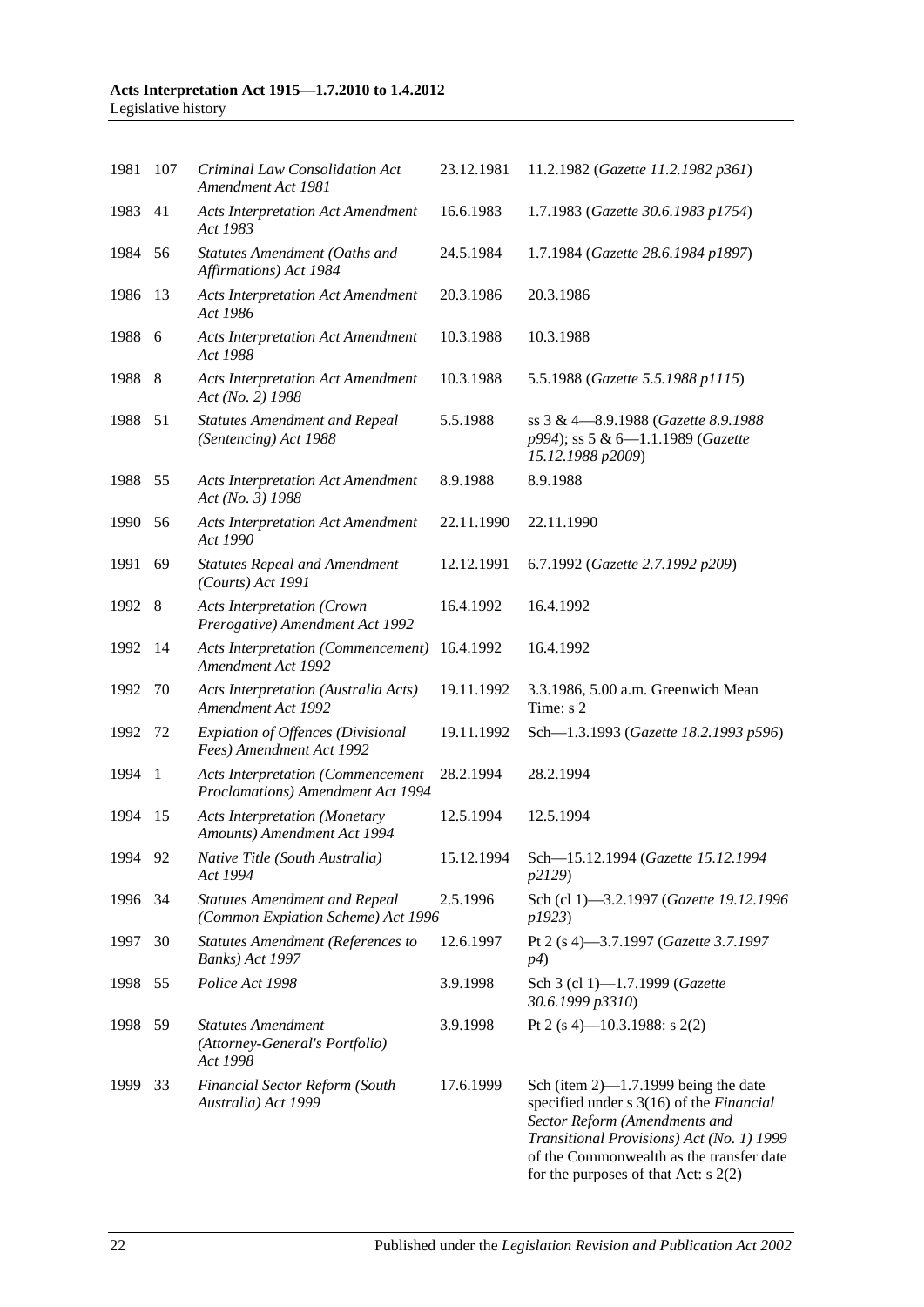| 2002 33 |     | <b>Statutes Amendment</b><br>(Attorney-General's Portfolio)<br>Act 2002                    | 28.11.2002 | Pt 2 (s 4)-3.3.2003 (Gazette 27.2.2003<br><i>p807</i> )                                                                                                                                       |
|---------|-----|--------------------------------------------------------------------------------------------|------------|-----------------------------------------------------------------------------------------------------------------------------------------------------------------------------------------------|
| 2005    | -7  | Acts Interpretation (Gender Balance) 21.4.2005<br>Amendment Act 2005                       |            | 21.7.2005 (Gazette 21.7.2005 p2465)                                                                                                                                                           |
| 2005    | 13  | Acts Interpretation (Miscellaneous)<br>Amendment Act 2005                                  | 21.4.2005  | Pt 2 (ss $4-16$ and new s 52 (as inserted<br>by s 17) -3.10.2005 (Gazette 29.9.2005<br>$p3547$ ; new s 51 (as inserted by<br>s 17)—21.4.2007 (s 7(5) Acts<br><i>Interpretation Act 1915</i> ) |
| 2005    | 56  | Justices of the Peace Act 2005                                                             | 17.11.2005 | Sch 2 (cll $2 \& 3$ )-1.7.2006 ( <i>Gazette</i><br>22.6.2006 p2012)                                                                                                                           |
| 2006    | -44 | <b>Statutes Amendment (Justice</b><br>Portfolio) Act 2006                                  | 14.12.2006 | Pt 2 (s 4)—18.1.2007 ( <i>Gazette 18.1.2007</i><br><i>p</i> 234)                                                                                                                              |
| 2009    | -84 | <b>Statutes Amendment (Public Sector</b><br>Consequential Amendments) Act 2009             | 10.12.2009 | Pt 4 (s 9)-1.2.2010 (Gazette 28.1.2010<br><i>p320</i> )                                                                                                                                       |
| 2010 5  |     | <b>Health Practitioner Regulation</b><br><b>National Law (South Australia) Act</b><br>2010 | 1.7.2010   | Sch 1 (cl 2)–1.7.2010 ( <i>Gazette 1.7.2010</i><br>p3338                                                                                                                                      |

## **Provisions amended since 3 February 1976**

- Legislative history prior to 3 February 1976 appears in marginal notes and footnotes included in the consolidation of this Act contained in Volume 1 of The Public General Acts of South Australia 1837-1975 at page 55.
- Certain textual alterations were made to this Act by the Commissioner of Statute Revision when preparing the reprint of the Act that incorporated all amendments in force as at 8 May 1987. A Schedule of these alterations was laid before Parliament on 6 August 1987.

New entries appear in bold.

| Provision      | How varied                                         | Commencement |
|----------------|----------------------------------------------------|--------------|
| Pt 1           | heading inserted by 41/1983 s 3                    | 1.7.1983     |
| s <sub>2</sub> | deleted by $13/1986$ (Sch)                         | 20.3.1986    |
|                | heading preceding $s \, 3$ deleted by 41/1983 s 4  | 1.7.1983     |
| s <sub>3</sub> | substituted by $41/1983$ s 4                       | 1.7.1983     |
|                | deleted by $13/1986$ (Sch)                         | 20.3.1986    |
| s3A            | inserted by $41/1983$ s 4                          | 1.7.1983     |
|                | heading preceding s 4 deleted by 13/1986 (Sch)     | 20.3.1986    |
| s 4            |                                                    |              |
| s(4(1))        | s 4 amended by $41/1983$ s $5(a)$                  | 1.7.1983     |
|                | s 4 redesignated as $s$ 4(1) by 30/1997 s 4(b)     | 3.7.1997     |
| Act            | substituted by 13/1986 (Sch)                       | 20.3.1986    |
| ADI            | inserted by $33/1999$ Sch (item 2(a))              | 1.7.1999     |
|                | administrative unit inserted by $84/2009$ s $9(1)$ | 1.2.2010     |

Entries that relate to provisions that have been deleted appear in italics.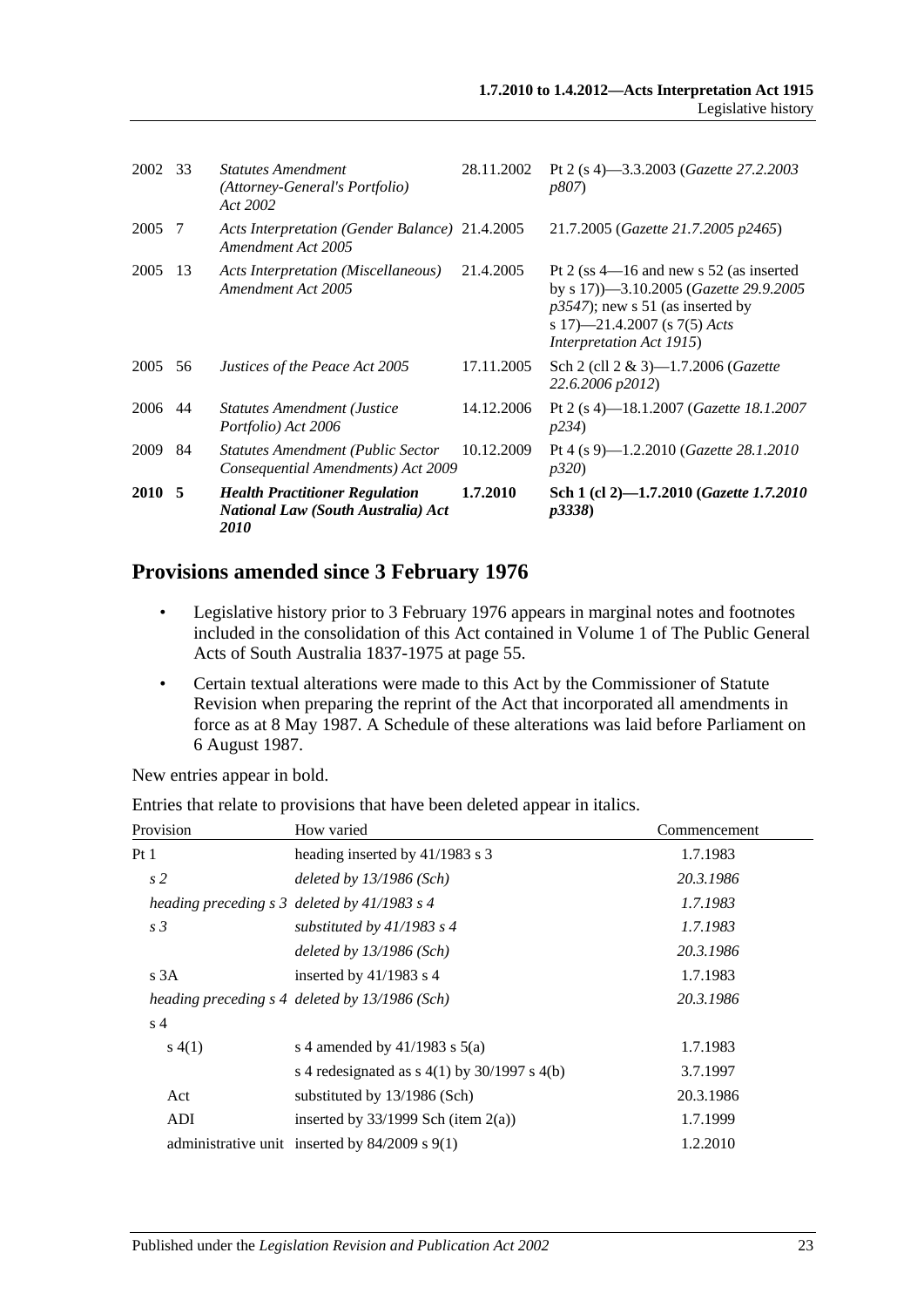#### **Acts Interpretation Act 1915—1.7.2010 to 1.4.2012** Legislative history

| AS or Australian<br>Standard or<br>AS/NZS or<br>Australian/New<br>Zealand Standard | inserted by $13/2005$ s $4(1)$                        | 3.10.2005  |
|------------------------------------------------------------------------------------|-------------------------------------------------------|------------|
| Australia Acts                                                                     | inserted by $70/1992$ s 3                             | 3.3.1986   |
| Australian citizen                                                                 | amended by 13/1986 (Sch)                              | 20.3.1986  |
| bank                                                                               | inserted by $30/1997$ s $4(a)$                        | 3.7.1997   |
|                                                                                    | substituted by $33/1999$ Sch (item 2(b))              | 1.7.1999   |
| bank cheque or<br>banker's cheque                                                  | inserted by $33/1999$ Sch (item $2(b)$ )              | 1.7.1999   |
|                                                                                    | Banking Act (Cwth)inserted by 33/1999 Sch (item 2(c)) | 1.7.1999   |
| building society                                                                   | inserted by $33/1999$ Sch (item $2(c)$ )              | 1.7.1999   |
| <b>British possession</b>                                                          | deleted by $13/1986$ (Sch)                            | 20.3.1986  |
| $by$ -law                                                                          | deleted by $41/1983$ s $5(b)$                         | 1.7.1983   |
| commencement of<br>this Act, passing of<br>this Act                                | deleted by $41/1983$ s $5(c)$                         | 1.7.1983   |
| commencement                                                                       | inserted by $41/1983$ s $5(c)$                        | 1.7.1983   |
|                                                                                    | amended by 44/2006 s 4                                | 18.1.2007  |
| credit union                                                                       | inserted by $33/1999$ Sch (item $2(d)$ )              | 1.7.1999   |
|                                                                                    | data storage device inserted by $13/2005$ s $4(2)$    | 3.10.2005  |
| Department or<br>department                                                        | inserted by $84/2009$ s $9(2)$                        | 1.2.2010   |
| document                                                                           | inserted by $13/2005$ s $4(2)$                        | 3.10.2005  |
| financial year                                                                     | substituted by $41/1983$ s $5(d)$                     | 1.7.1983   |
| friendly society                                                                   | inserted by $33/1999$ Sch (item $2(e)$ )              | 1.7.1999   |
| Gazette                                                                            | amended by 13/1986 (Sch)                              | 20.3.1986  |
| Health<br><b>Practitioner</b><br><b>Regulation</b><br><b>National Law</b>          | inserted by 5/2010 Sch 1 cl 2                         | 1.7.2010   |
| judge                                                                              | amended by 13/1986 (Sch)                              | 20.3.1986  |
| land                                                                               | substituted by 92/1994 Sch                            | 15.12.1994 |
| major indictable<br>offence                                                        | inserted by $69/1991$ s $17(a)$                       | 6.7.1992   |
| Minister                                                                           | substituted by $41/1983$ s $5(e)$                     | 1.7.1983   |
| minor indictable<br>offence                                                        | inserted by $107/1981$ s $27(a)$                      | 11.2.1982  |
|                                                                                    | substituted by $69/1991$ s $17(b)$                    | 6.7.1992   |
| naturalised British<br>subject                                                     | deleted by $13/1986$ (Sch)                            | 20.3.1986  |
| police force                                                                       | inserted by 55/1998 Sch 3 (cl 1)                      | 1.7.1999   |
| police officer                                                                     | inserted by 55/1998 Sch 3 (cl 1)                      | 1.7.1999   |
| prescribed                                                                         | substituted by $41/1983$ s $5(f)$                     | 1.7.1983   |
| Public Service or<br>public service                                                | inserted by 84/2009 s 9(3)                            | 1.2.2010   |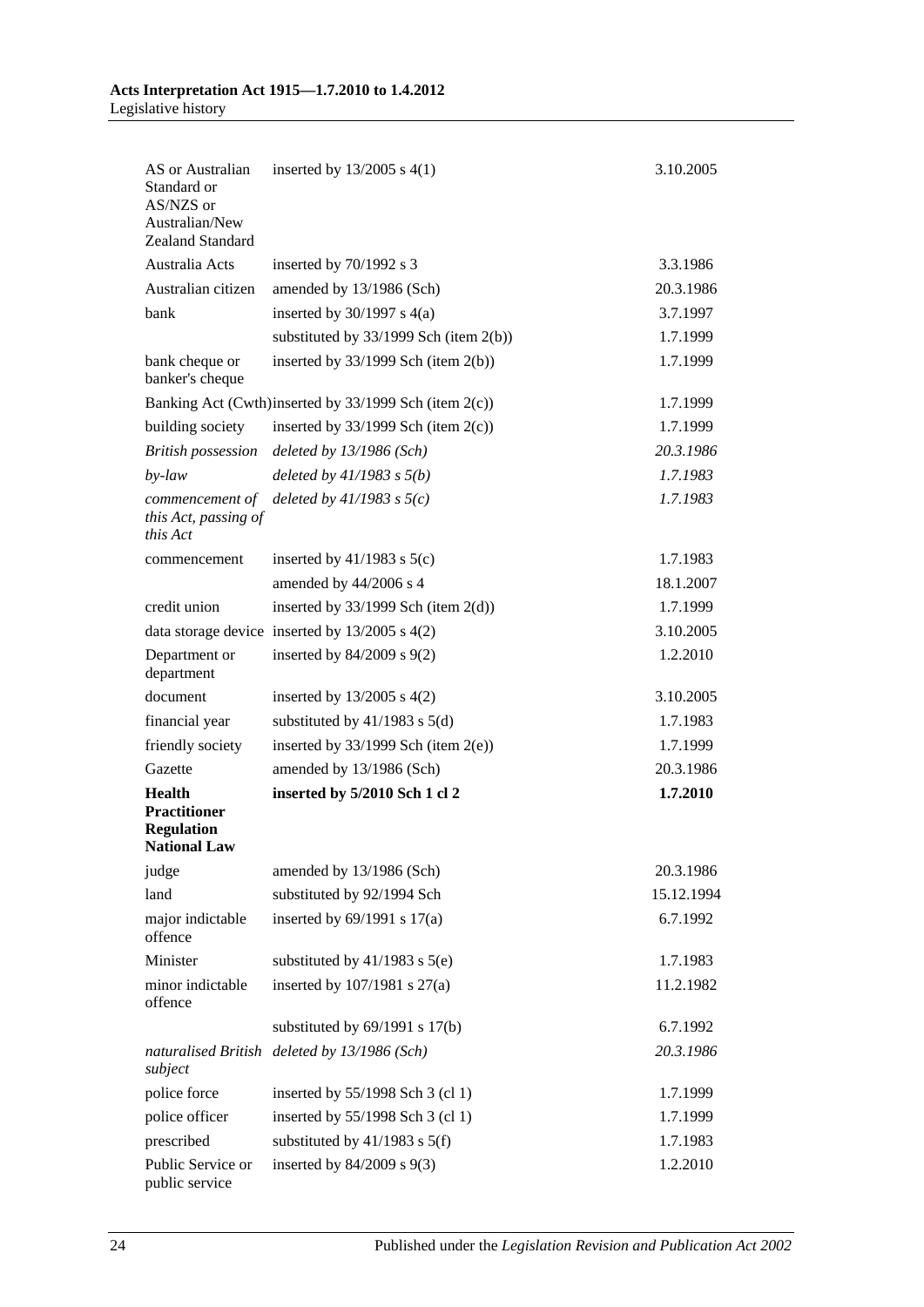|      | record                                                 | inserted by $13/2005$ s $4(3)$                                            | 3.10.2005  |
|------|--------------------------------------------------------|---------------------------------------------------------------------------|------------|
|      | regulation, rule or<br>by-law                          | substituted by $41/1983$ s $5(g)$                                         | 1.7.1983   |
|      | special justice                                        | inserted by 56/2005 Sch 2 cl 2                                            | 1.7.2006   |
|      | <b>Standards</b><br>Association of<br>Australia        | inserted by $13/2005$ s $4(4)$                                            | 3.10.2005  |
|      |                                                        | Standards Australia inserted by 13/2005 s 4(4)                            | 3.10.2005  |
|      |                                                        | statutory declarationsubstituted by 13/1986 (Sch)                         | 20.3.1986  |
|      |                                                        | statutory instrument inserted by 41/1983 s 5(h)                           | 1.7.1983   |
|      |                                                        | substituted by 6/1988 s 2                                                 | 10.3.1988  |
|      |                                                        | amended by 56/1990 s 2                                                    | 22.11.1990 |
|      |                                                        | amended by 13/2005 s 4(5)                                                 | 3.10.2005  |
|      | summary offence                                        | inserted by 107/1981 s 27(b)                                              | 11.2.1982  |
|      |                                                        | substituted by $69/1991$ s $17(c)$                                        | 6.7.1992   |
|      | this Act                                               | substituted by $41/1983$ s $5(i)$                                         | 1.7.1983   |
|      | writing                                                | inserted by 13/1986 (Sch)                                                 | 20.3.1986  |
|      |                                                        | amended by $13/2005$ s 4(6)                                               | 3.10.2005  |
|      | passage<br>"Expressions<br>referring  visible<br>form" | deleted by $13/1986$ (Sch)                                                | 20.3.1986  |
|      | s(4(2)                                                 | inserted by $30/1997$ s $4(b)$                                            | 3.7.1997   |
|      |                                                        | deleted by $33/1999$ Sch (item $2(f)$ )                                   | 1.7.1999   |
|      |                                                        | inserted by $13/2005$ s $4(7)$                                            | 3.10.2005  |
|      | s 4AA                                                  | inserted by $13/2005$ s 5                                                 | 3.10.2005  |
|      | $s$ 4A                                                 | inserted by $41/1983$ s 6                                                 | 1.7.1983   |
| Pt 2 |                                                        | heading preceding s 5 deleted and Pt 2 heading<br>inserted by 41/1983 s 7 | 1.7.1983   |
|      | s <sub>5</sub>                                         | substituted by 41/1983 s 7                                                | 1.7.1983   |
|      |                                                        | heading preceding s 6 deleted by 41/1983 s 7                              | 1.7.1983   |
|      | s <sub>6</sub>                                         | substituted by 41/1983 s 7                                                | 1.7.1983   |
|      |                                                        | substituted by 13/2005 s 6                                                | 3.10.2005  |
|      | s 7                                                    | amended by 41/1983 s 8                                                    | 1.7.1983   |
|      | s 7                                                    | substituted by 13/1986 (Sch)                                              | 20.3.1986  |
|      | s(7(3))                                                | inserted by 55/1988 s 2                                                   | 8.9.1988   |
|      |                                                        | amended by $13/2005$ s $7(1)$ —(3)                                        | 3.10.2005  |
|      | $s \, 7(4)$                                            | inserted by 55/1988 s 2                                                   | 8.9.1988   |
|      | s7(4a)                                                 | inserted by 1/1994 s 2                                                    | 28.2.1994  |
|      |                                                        | deleted by 1/1994 s 3                                                     | 31.12.1994 |
|      |                                                        | inserted by 13/2005 s 7(4)                                                | 3.10.2005  |
|      | s7(5)                                                  | inserted by 14/1992 s 2                                                   | 16.4.1992  |
|      | s 7A                                                   | inserted by $41/1983$ s 9                                                 | 1.7.1983   |
|      | $s\,8$                                                 | deleted by 13/1986 (Sch)                                                  | 20.3.1986  |
|      | s 9                                                    | deleted by 41/1983 s 10                                                   | 1.7.1983   |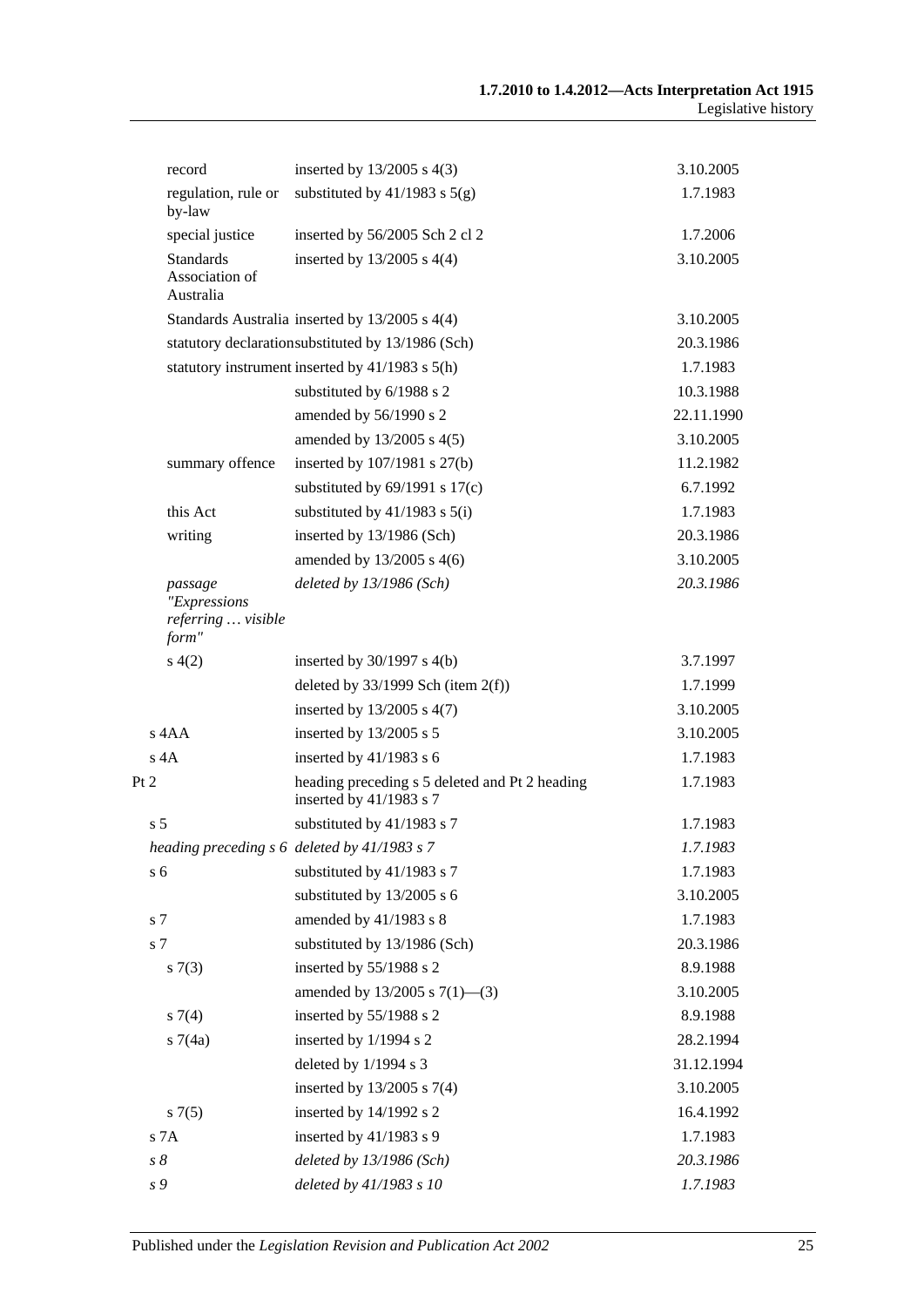| s 10                      | amended by 13/1986 (Sch)                                                    | 20.3.1986  |
|---------------------------|-----------------------------------------------------------------------------|------------|
| Pt 3                      | heading preceding s 11 deleted and Pt 3 heading<br>inserted by 41/1983 s 11 | 1.7.1983   |
| s 10A                     | inserted by $13/2005$ s 8                                                   | 3.10.2005  |
| $ss 11 - 14$              | substituted by 41/1983 s 11                                                 | 1.7.1983   |
| Pt 4                      | heading inserted by 41/1983 s 11                                            | 1.7.1983   |
| $s$ 14 $A$                | inserted by 41/1983 s 11                                                    | 1.7.1983   |
| s 14A(3)                  | inserted by 13/2005 s 9                                                     | 3.10.2005  |
| s 14B                     | inserted by 41/1983 s 11                                                    | 1.7.1983   |
| s $14B(2)$                | deleted by 56/1990 s 3                                                      | 22.11.1990 |
| s $14B(3)$                | amended by 13/2005 s 10                                                     | 3.10.2005  |
| s 14BA                    | inserted by 56/1990 s 4                                                     | 22.11.1990 |
| $s$ 14BA $(2)$            | substituted by 33/2002 s 4                                                  | 3.3.2003   |
| s 14C                     | inserted by 41/1983 s 11                                                    | 1.7.1983   |
|                           | substituted by 6/1988 s 3                                                   | 10.3.1988  |
| 14C(2)                    | amended by $59/1998$ s $4(a)$                                               | 10.3.1988  |
| s $14C(3)$                | inserted by $59/1998$ s $4(b)$                                              | 10.3.1988  |
| s 14D                     | inserted by 41/1983 s 11                                                    | 1.7.1983   |
| s 15                      | amended by 41/1983 s 12                                                     | 1.7.1983   |
|                           | substituted by 13/1986 (Sch)                                                | 20.3.1986  |
| s <sub>16</sub>           |                                                                             |            |
| s 16(1)                   | amended by $41/1983$ s $13(a)$ —(c)                                         | 1.7.1983   |
| s16(2)                    | amended by $41/1983$ s $13(d)$                                              | 1.7.1983   |
| $s \ 16(2a)$              | inserted by $13/1986$ s $2(a)$                                              | 20.3.1986  |
| s16(3)                    | amended by $41/1983$ s $13(e)$ , (f)                                        | 1.7.1983   |
|                           | amended by 13/1986 s 2(b)                                                   | 20.3.1986  |
| s 16(4)                   | inserted by $13/1986$ s $2(c)$                                              | 20.3.1986  |
| s 17                      | substituted by 41/1983 s 14                                                 | 1.7.1983   |
| heading preceding<br>s 18 | deleted by 41/1983 s 15                                                     | 1.7.1983   |
| s 18                      | deleted by 41/1983 s 15                                                     | 1.7.1983   |
|                           | inserted by 13/1986 s 3                                                     | 20.3.1986  |
| s 19                      | deleted by 41/1983 s 15                                                     | 1.7.1983   |
|                           | inserted by 6/1988 s 4                                                      | 10.3.1988  |
|                           | substituted by 13/2005 s 11                                                 | 3.10.2005  |
| s 19A                     | inserted by 13/2005 s 11                                                    | 3.10.2005  |
| s 20                      | deleted by 41/1983 s 15                                                     | 1.7.1983   |
|                           | inserted by 8/1992 s 2                                                      | 16.4.1992  |
| s 21                      | amended by 13/1986 (Sch)                                                    | 20.3.1986  |
| s 22                      | substituted by 13/1986 s 4                                                  | 20.3.1986  |
| s 22A                     |                                                                             |            |
| $s$ 22A(3)                | deleted by 41/1983 s 16                                                     | 1.7.1983   |
| s 22B                     | inserted by 70/1992 s 4                                                     | 3.3.1986   |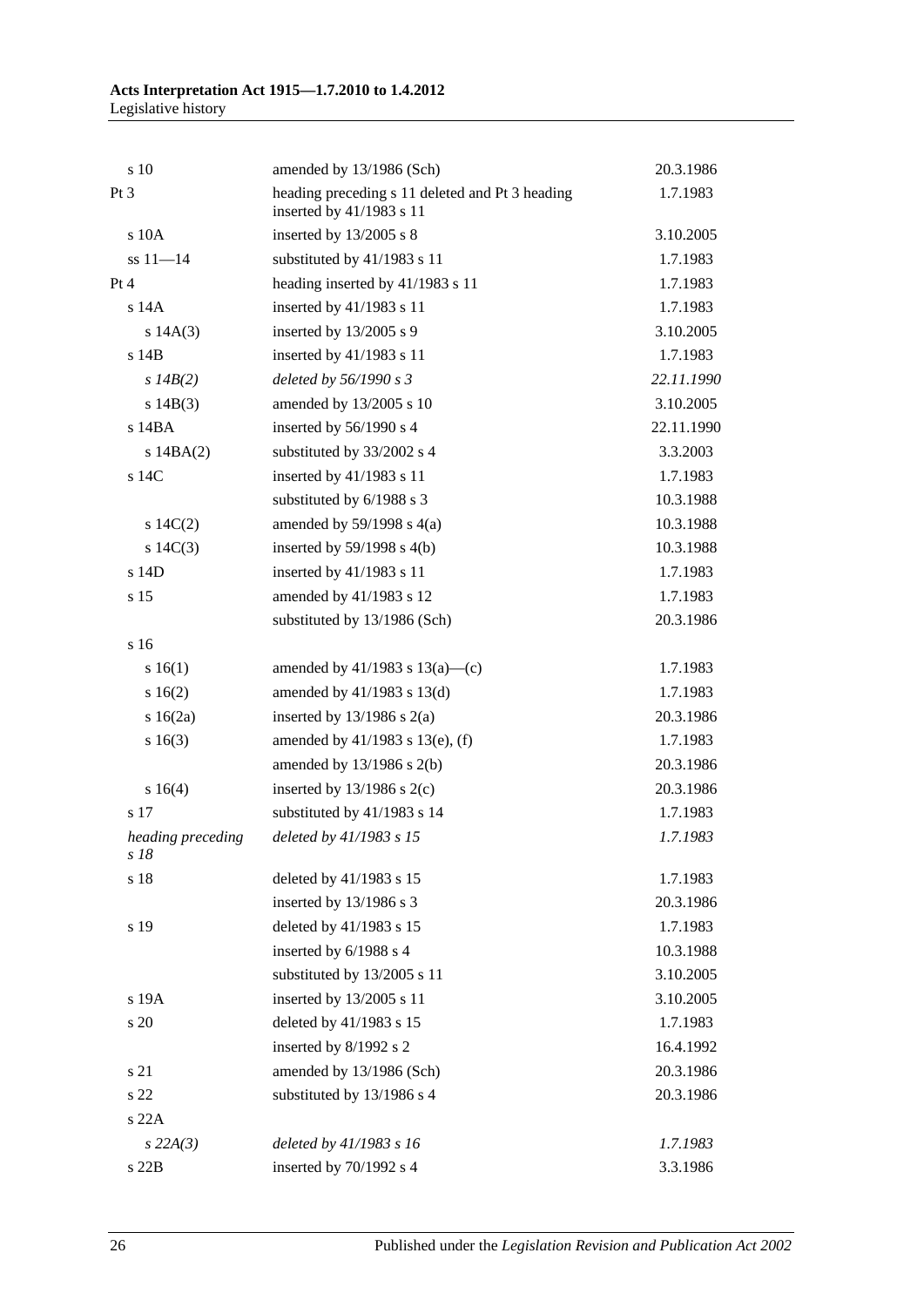| heading preceding<br>s <sub>23</sub> | deleted by 41/1983 s 17           | 1.7.1983   |
|--------------------------------------|-----------------------------------|------------|
| s 24                                 | amended by 41/1983 s 18           | 1.7.1983   |
|                                      | amended by 13/1986 (Sch)          | 20.3.1986  |
| s <sub>25</sub>                      | amended by 41/1983 s 19           | 1.7.1983   |
|                                      | substituted by 13/1986 (Sch)      | 20.3.1986  |
|                                      | amended by 13/2005 s 12(1), (2)   | 3.10.2005  |
| s <sub>26</sub>                      | amended by 13/1986 s 5            | 20.3.1986  |
| s 27                                 |                                   |            |
| $s\,27(1)$                           | amended by 13/1986 (Sch)          | 20.3.1986  |
| s27A                                 | inserted by 13/2005 s 13          | 3.10.2005  |
| s 28                                 | substituted by 13/1986 (Sch)      | 20.3.1986  |
| s 28A                                | inserted by 51/1988 s 4           | 8.9.1988   |
|                                      | amended by 72/1992 s 10 (Sch)     | 1.3.1993   |
|                                      | amended by 34/1996 s 4 (Sch cl 1) | 3.2.1997   |
| s 30                                 | substituted by 13/1986 (Sch)      | 20.3.1986  |
| s <sub>31</sub>                      | deleted by 51/1988 s 5            | 1.1.1989   |
| s <sub>32</sub>                      | deleted by $107/1981 s 27(c)$     | 11.2.1982  |
| s 33                                 |                                   |            |
| $s \, 33(2)$                         | amended by 13/2005 s 14(1), (2)   | 3.10.2005  |
| $s$ 33 $A$                           | deleted by $13/1986$ (Sch)        | 20.3.1986  |
| $s\,33B$                             | deleted by $8/1988 s 3$           | 5.5.1988   |
| $s\,33C$                             | amended by 41/1983 s 20           | 1.7.1983   |
|                                      | amended by 13/1986 (Sch)          | 20.3.1986  |
|                                      | deleted by $8/1988 s 3$           | 5.5.1988   |
| heading preceding<br>s 34            | deleted by 41/1983 s 21           | 1.7.1983   |
| s 36                                 | substituted by 13/1986 (Sch)      | 20.3.1986  |
| s 36A                                | inserted by 7/2005 s 4            | 21.7.2005  |
| s 37                                 | amended by 13/1986 (Sch)          | 20.3.1986  |
| s 37A                                | inserted by 41/1983 s 22          | 1.7.1983   |
| s 38                                 | deleted by $3/1978 s 7(1)$        | 1.6.1978   |
| heading preceding<br>s 39            | deleted by 41/1983 s 23           | 1.7.1983   |
| s 39                                 | amended by 13/1986 (Sch)          | 20.3.1986  |
|                                      | substituted by 13/2005 s 15       | 3.10.2005  |
| s 40                                 | deleted by 41/1983 s 24           | 1.7.1983   |
|                                      | inserted by 56/1990 s 5           | 22.11.1990 |
| heading preceding<br>s41             | deleted by 41/1983 s 25           | 1.7.1983   |
| s41                                  | deleted by 56/1984 s 5            | 1.7.1984   |
| $s\,43$                              | substituted by 13/1986 (Sch)      | 20.3.1986  |
|                                      | deleted by 69/1991 s 17           | 6.7.1992   |
| s 44                                 | substituted by 13/1986 (Sch)      | 20.3.1986  |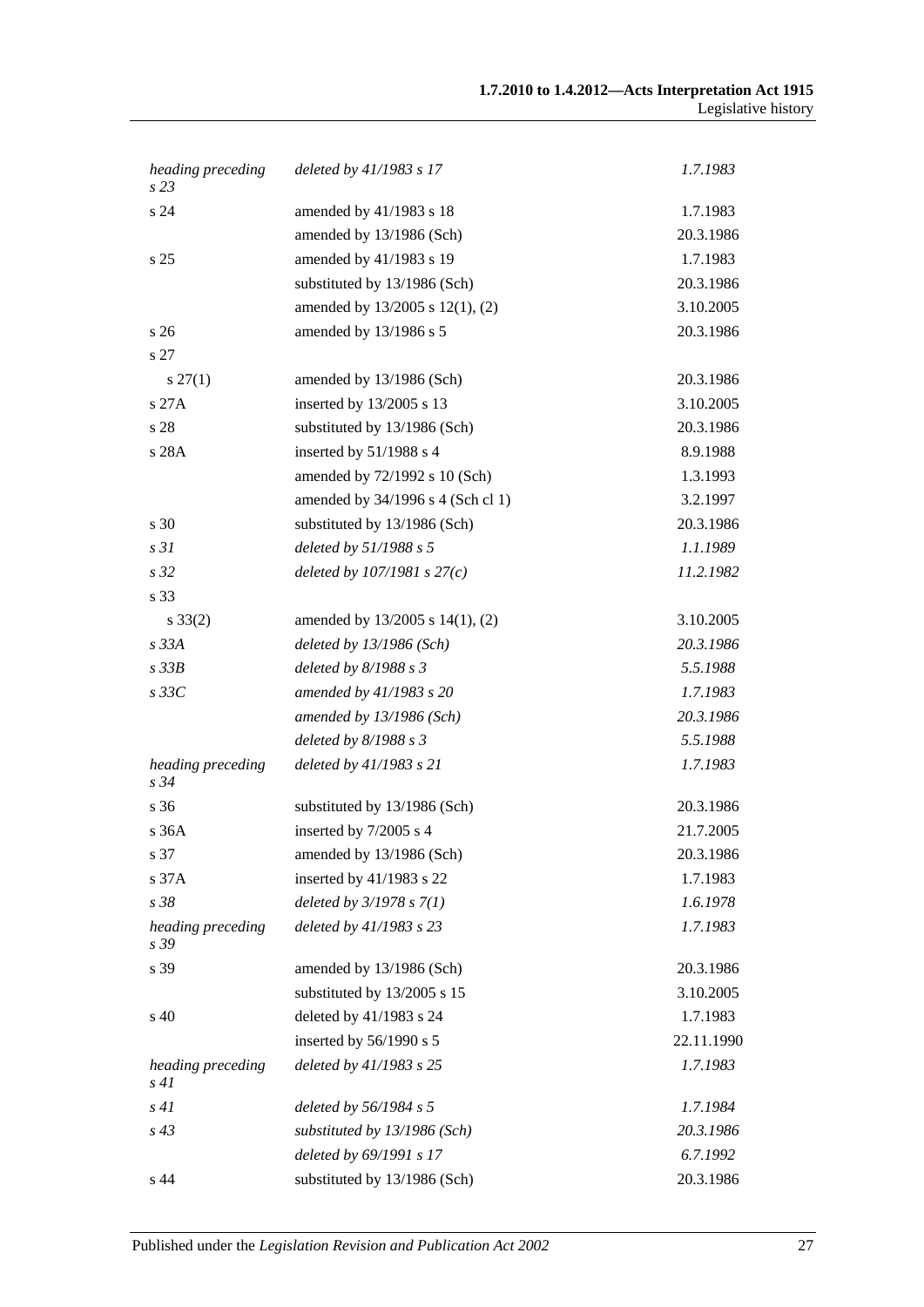#### **Acts Interpretation Act 1915—1.7.2010 to 1.4.2012** Legislative history

| $s\,44(1)$                | amended by $13/2005$ s $16(1)$     | 3.10.2005 |
|---------------------------|------------------------------------|-----------|
|                           | amended by $56/2005$ Sch 2 cl 3(1) | 1.7.2006  |
| $s\,44(2)$                | amended by $51/1988$ s 6           | 1.1.1989  |
|                           | amended by $13/2005$ s $16(2)$     | 3.10.2005 |
|                           | amended by $56/2005$ Sch 2 cl 3(2) | 1.7.2006  |
| s <sub>45</sub>           | deleted by $13/1986$ (Sch)         | 20.3.1986 |
|                           | inserted by $15/1994$ s 2          | 12.5.1994 |
| ss 46 and 47              | deleted by $13/1986$ (Sch)         | 20.3.1986 |
| heading preceding<br>s 48 | deleted by $41/1983$ s $26$        | 1.7.1983  |
| ss 48 and 49              | deleted by $41/1983$ s $26$        | 1.7.1983  |
| s 51                      | deleted by $56/1984$ s 5           | 1.7.1984  |
|                           | inserted by $13/2005$ s 17         | 21.4.2007 |
| s 52                      | deleted by $41/1983$ s 27          | 1.7.1983  |
|                           | inserted by $13/2005$ s 17         | 3.10.2005 |

## **Transitional etc provisions associated with Act or amendments**

## *Acts Interpretation Act Amendment Act 1988*

#### **5—Operation of amendments**

The amendments made by this Act operate retrospectively and prospectively.

#### *Statutes Amendment and Repeal (Common Expiation Scheme) Act 1996*

## **5—Transitional provision**

An Act repealed or amended by this Act will continue to apply (as in force immediately prior to the repeal or amendment coming into operation) to an expiation notice issued under the repealed or amended Act.

## **Historical versions**

Reprint No 1—1.7.1991 Reprint No 2—16.4.1992 Reprint No 3—6.7.1992 Reprint No 4—19.11.1992 Reprint No 5—1.3.1993 Reprint No 6—28.2.1994 Reprint No 7—12.5.1994 Reprint No 8—31.12.1994 Reprint No 9—3.2.1997 Reprint No 10—3.7.1997 Reprint No 11—3.9.1998 Reprint No 12—1.7.1999 Reprint No 13—3.3.2003 21.7.2005